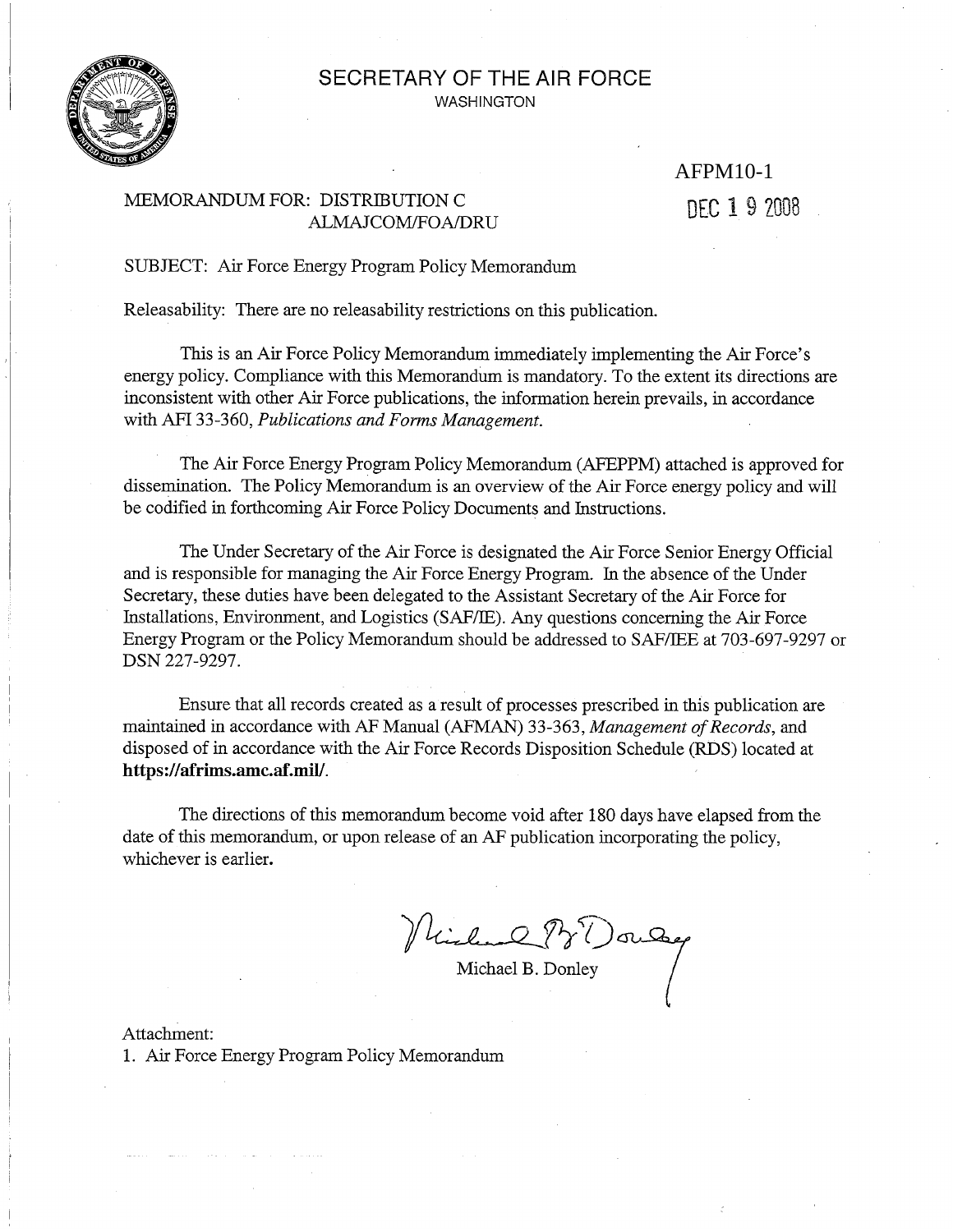# **Attachment 1**  Air Force Energy Program Policy Memorandum

The Air Force Energy Program Policy Memorandum (AFEPPM) is approved for dissemination. The Policy Memorandum is an overview of the Air Force energy policy and will be codified in forthcoming Air Force Policy Documents and Instructions.

The Under Secretary of the Air Force is designated the Air Force Senior Energy Official and is responsible for managing the Air Force Energy Program. In the absence of the Under Secretary, these duties have been delegated to the Assistant Secretary of the Air Force for Installations, Environment, and Logistics (SAF/IE). Any questions concerning the Air Force Energy Program or the Policy Memorandum should be addressed to SAF/IEE at 703-697-9297 or DSN 227-9297.

- References: (a) Air Force Policy Directive (AFPD) 23-3, "Energy Management," September 7, 1993.
	- (b) Energy Policy Act of 2005 (EPAct of 2005) (Public Law 109-058), August 8, 2005.
	- (c) Executive Order (EO) 13423, "Strengthening Federal Environmental, Energy, and Transportation Management," January 24, 2007.
	- (d) Air Force Aviation Fuel Conservation Memorandum, 21 September 2006.
	- (e) Secretary of the Air Force Memorandum, "Executive Order (EO)13423, Strengthening Federal Environmental, Energy, and Transportation Management," September 18, 2007.
	- (f) Department of Defense Instruction (DoDI)  $4170.11$ , "Installation Energy Management," November 22, 2005.
	- (g) DoDI 4170.10, "Energy Management Policy," August 8, 1991.
	- (h) Energy Independence and Security Act of 2007 (Public Law 110-140) December 19, 2007.
	- (i) Secretary of the Air Force Memorandum, "Clarification of Roles, Responsibilities, and Authorities Following the Departure of the Undersecretary of the Air Force," September 4, 2007.
	- (j) Office of the Under Secretary of Defense Memorandum, "Implementing Executive Order 13423," December 21, 2007.
	- (k) Office of the Under Secretary of Defense Memorandum, "Energy Savings" Performance Contracts and Utility Energy Service Contracts" January 24, 2008.

#### **1. Purpose.**

This Policy Memorandum disseminates information for the Air Force energy management strategy, goals, objectives and metrics, including organizational relationships and existing responsibilities. The information contained in this memorandum will be codified in revised Air Force Policy Documents and Instructions.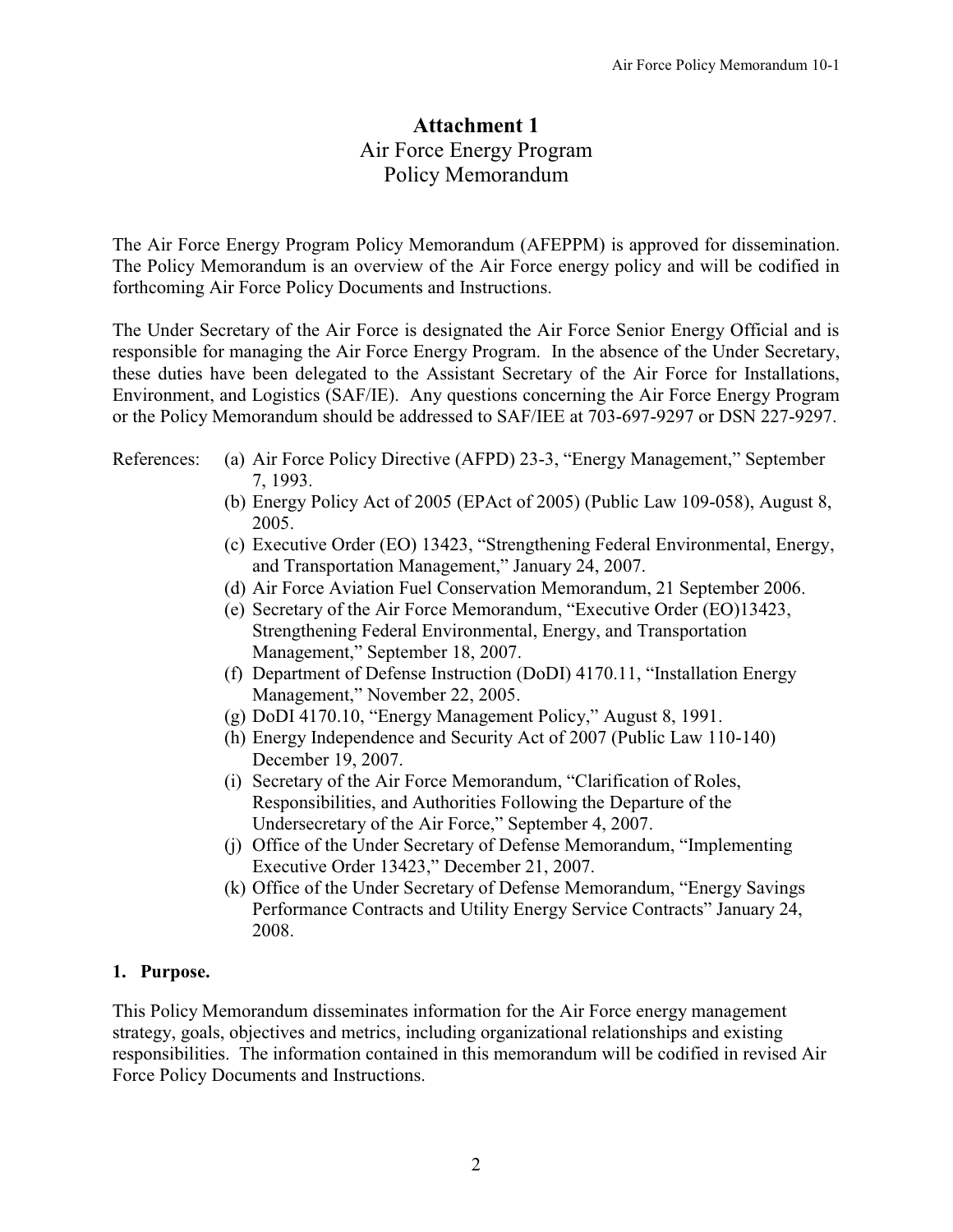# **2. Background.**

The Air Force Energy Strategy supports the creation of a National Energy Strategy. The Air Force Energy Vision and Strategy furthers an energy future that is secure, efficient, and environmentally sound. Implementation requirements for the Major Commands (MAJCOMs), Field Operating Agencies (FOAs), Direct Reporting Units (DRUs) and installations are identified.

- **2.1. Directive Guidance.** Air Force Policy Directive (AFPD) 23-3, "Energy Management" is the governing policy within the Air Force regarding energy. The EPAct of 2005 (Public Law 109-058) (reference [b] above) and Executive Order (EO) 13423, "Strengthening Federal Environmental, Energy, and Transportation Management" (reference [c] above) established Federal energy goals through fiscal year (FY) 2015. Additional energy use and reduction goals have been established by other public laws, such as fiscal year defense authorization acts.
- **2.2. Energy Definition.** For the purposes of this procedural memorandum, energy is defined by reference (a), AFPD 23-3, as "any usable power, such as coal, petroleum products, steam, electricity, natural gas, and propane, and including military operational fuels and propellants, whether purchased, generated, or produced by the Department of Defense, but excluding nuclear energy used in ship propulsion." The definition is expanded to include nuclear, alternative fuels and renewable energy, including, but not limited to synthetic fuels, solar, wind, geothermal, and biomass.
- **2.3. Energy Situational Awareness**. In FY 2007, the Air Force total energy costs exceeded \$6.9 billion—\$1.1 billion for facility energy; \$5.6 billion for aviation fuel; and \$229 million for ground fuel. Aviation fuel accounted for approximately 81 percent of the total Air Force energy costs. America imports roughly 58 percent of its petroleum products—projections indicate that America will continue to import an increasing percentage of its energy supplies going forward. This increased demand for imports, coupled with dwindling resources and the instability in the Arabian Gulf region and industrial expansion worldwide, makes it clear that the need for an effective energy strategy is just as important now as it was during the oil crises of the 1970s. While great strides in energy conservation have been made in past years, a renewed commitment to energy conservation and energy efficiency is needed to reduce the growing dependency on foreign petroleum products. The Air Force must manage energy resources to ensure that energy reduction goals are met or exceeded.
- **2.4. Energy Security.** Improving energy security drives the goals and objectives of the Air Force Energy Strategy. Energy security includes physical security of infrastructure and supply, and continuity of operations. All aspects of energy security must be addressed to develop and implement comprehensive plans and strategies to enable the Air Force to respond to any energy security threat. Each working group of the Energy Senior Focus Group is reviewing energy security and threats within their group's scope and is developing energy security strategies to counteract possible threats.
- **2.5. Energy Reporting.** The Air Force will collect energy information required by the Department of Defense (DoD) and other government organizations to track progress against energy goals in the EPAct of 2005, Energy Independence and Security Act of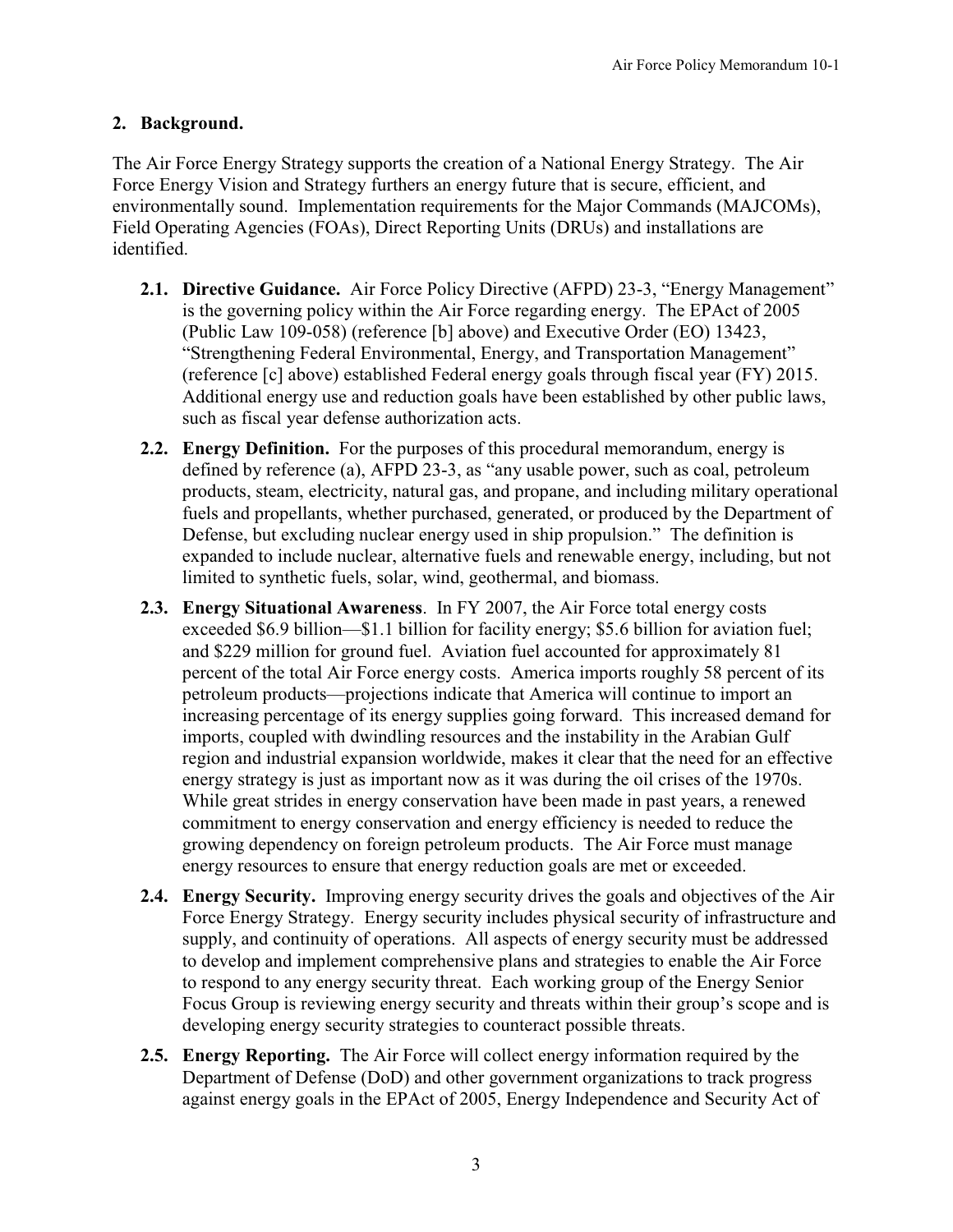2007, EO 13423 (reference [h] above), and other policies. The Air Force will support the Defense Utility Energy Reporting System (DUERS) and other data collection systems to report progress against established goals.

- **2.6. Financial.** Funding is a key factor in the implementation of the Air Force Energy Strategy. The Air Force continues to face financial pressures due to current operations, budget, and force reductions, while still maintaining a high readiness. The Secretary of the Air Force directed in his Memorandum regarding EO 13423, dated September 18, 2007, that Headquarters Air Force and MAJCOM staffs should plan, program, and budget to achieve compliance with EO 13423. The Air Force's challenge is to use available energy funding wisely and search for opportunities to implement innovative financing options in support of energy goals and objectives. Air Force energy initiatives should have, as a key program deliverable, reduction of overall operating cost.
- **2.7. Support of Air Force Environmental Goals**. Energy and the environment are invariably linked by the utilization of limited natural resources to produce energy and the by-products that are created through energy use. The Air Force is identifying alternative sources of energy to reduce the impact of energy use on the environment, is developing long-term objectives to achieve zero waste, and is pledging support to achieve DoD and Air Force environmental goals.
	- **2.7.1. Green Procurement.** Green procurement is the acquisition of environmentally preferable products and services in accordance with Federally-mandated 'green' procurement preference programs. The purpose of green procurement is to enhance and sustain mission readiness, reduce resource consumption, and reduce waste generation. Green procurement supports Air Force mission capability.
	- **2.7.2. Greenhouse Gases (GHG).** Greenhouse gas emissions include, but are not limited to, carbon dioxide, methane, nitrous oxide, hydrofluorocarbons (HFCs), perfluorocarbons (PFCs), and sulfur hexafluoride.

The Air Force is evaluating and developing protocols that will allow it to identify, quantify, and manage greenhouse gas emissions as well as potential carbon offsets. These will include point and mobile sources as well as direct and indirect emissions resulting from Air Force operations.

The Air Force Energy Strategy supports GHG emission management and reduction from improved energy efficiency and conservation with concomitant reduction in fossil fuel use in operations and base operating support. Sustained increases in the percentage of renewable and alternative energy sources will also reduce overall Air Force GHG emissions.

- **2.8. DoD Energy Security Strategic Plan**. The DoD Energy Security Strategic Plan is currently under development and is anticipated to be issued within the year. It is the intent of the Air Force to abide by the DoD guidance outlined in this or other higher level energy plans.
- **2.9. Energy Tools.** The Air Force has multiple tools at its disposal to accomplish the goals and objectives outlined in the Energy Strategic Plan. The Air Force will use all of the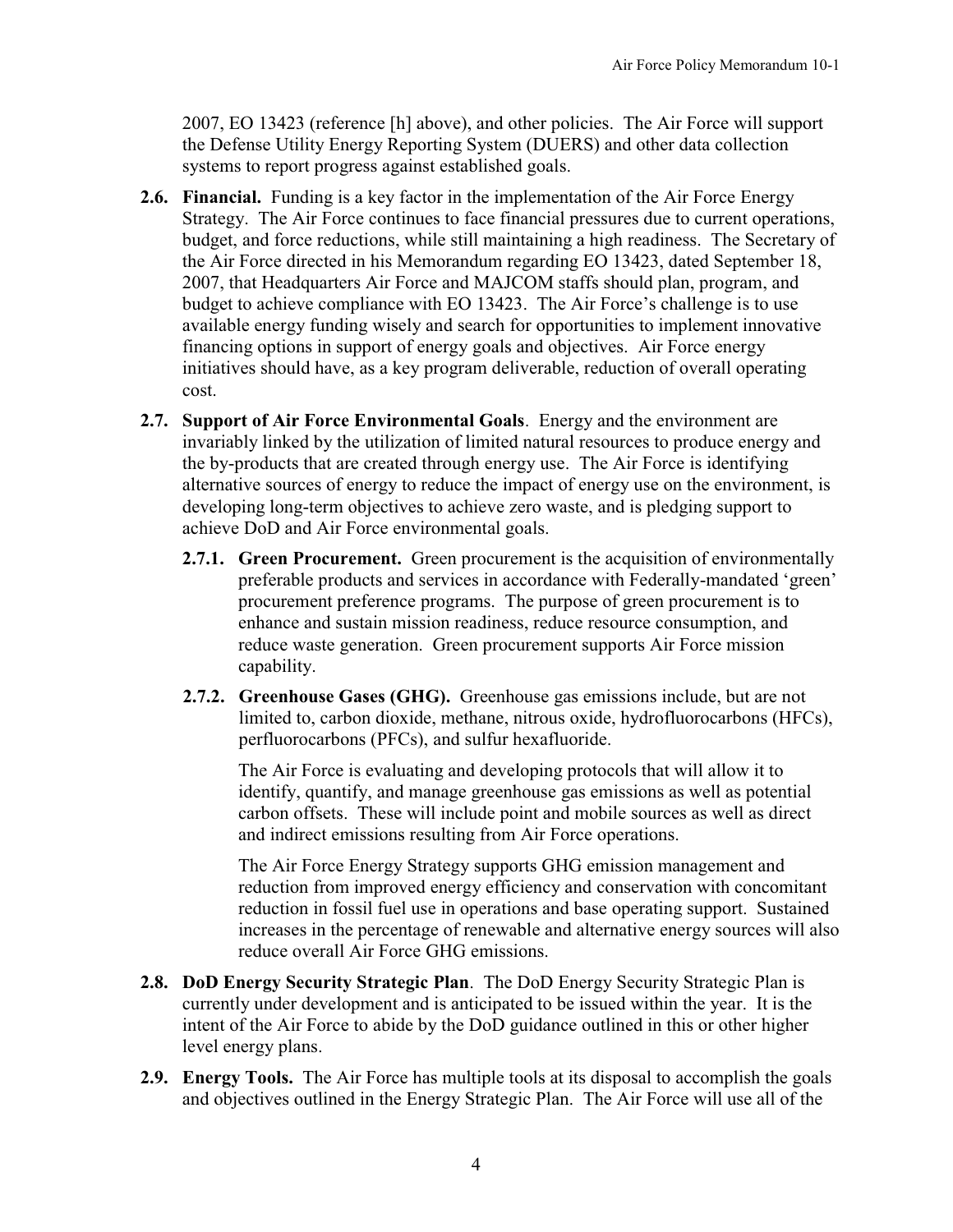financial tools at its disposal to include the use of Energy Savings Performance Contracts and Utilities Energy Service Contracts (reference [k] above). Each tool is to be evaluated for each application to ensure it provides the best return on investment for the Air Force.

#### **3. Air Force Energy Strategic Plan**

- **3.1. Purpose.** The Air Force Energy Strategic Plan is a component of and supports Air Force priorities, which are: 1. reinvigorate the Air Force nuclear enterprise; 2. partner with the joint and coalition team to win today's fight; 3. develop and care for airmen and their families; 4. modernize our aging air and space inventories; and 5. acquisition excellence. The Air Force will meet or exceed all Federal goals established through public law or EO. The Air Force Energy Strategic Plan is structured to achieve the goals mandated by all public laws and EOs governing the Air Force, including, but not limited to the EPAct of 2005 (Public Law 109-058) and EO 13423, as well as the mandates of the President and the Office of the Secretary of Defense (OSD).
- **3.2. Vision.** The overarching vision of the Air Force Energy Initiative is "Make Energy a Consideration in All We Do." The Air Force uses energy awareness to keep all personnel focused on energy conservation and efficiency to reduce energy costs. It is only by involving everyone in the Air Force at all levels that the Air Force energy goals will be met. The Air Force Energy Strategy is outlined in Figure 1.

**Figure 1. Air Force Energy Strategy**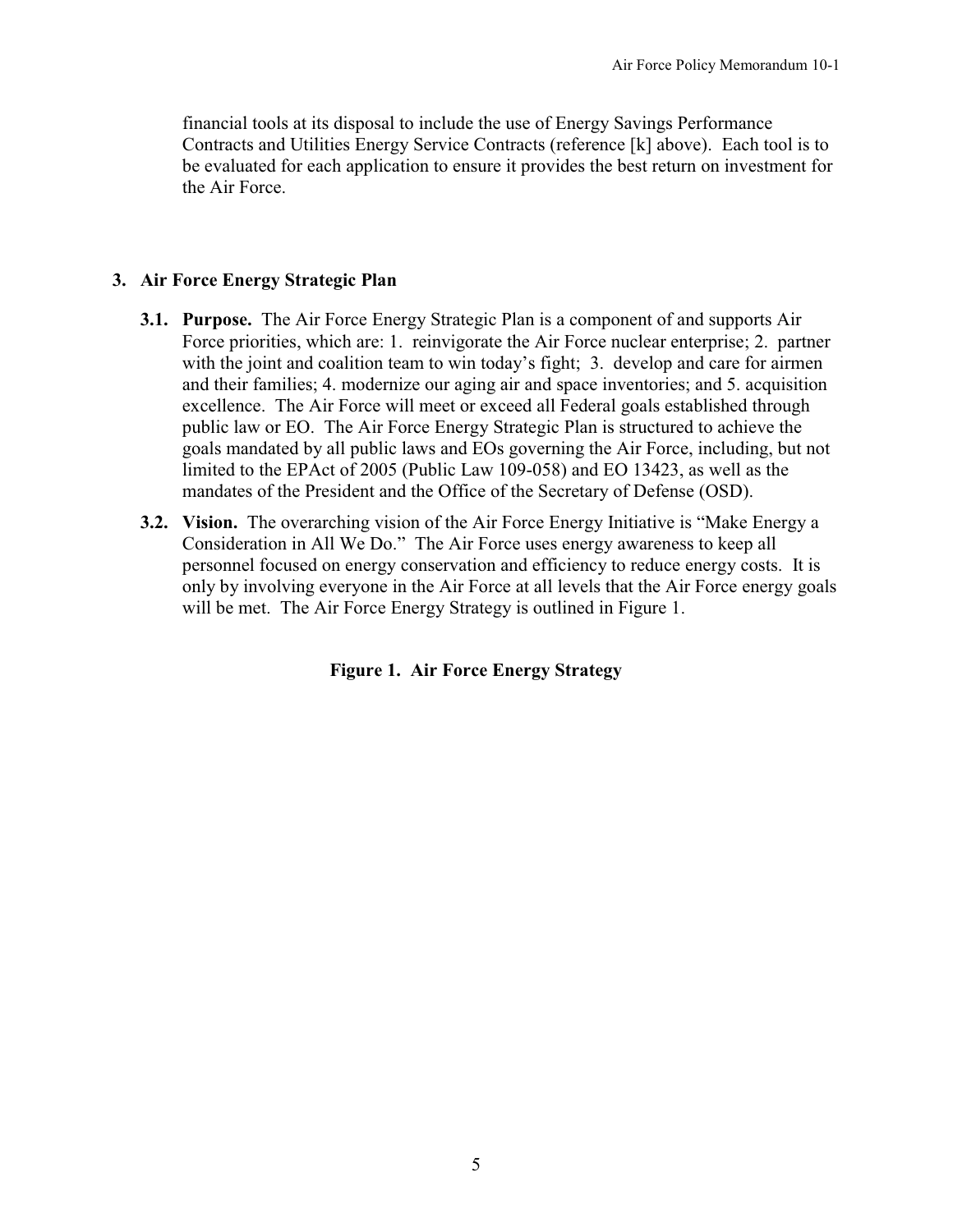

- **3.3.** Strategy. The Air Force's Energy Strategy addresses all aspects of operations. This strategy balances demand-side energy efficiency measures with a long-term commitment to supply-side alternative energy sources. Executing the strategy will increase energy security and reduce costs. The following are the three components of the strategy**:** 
	- **3.3.1.** *Reduce Demand:* Increase our energy efficiency through conservation and decreased usage, and increase individual awareness of the need to reduce our energy consumption.
	- **3.3.2.** *Increase Supply:* By researching, testing, and certifying new technologies, including renewable, alternative, and traditional energy sources, the Air Force can assist in creating new domestic supply sources.
	- **3.3.3.** *Culture Change:* The Air Force must create a culture where all Airmen make energy a consideration in everything they do, every day.
- **3.4. Goals, Objectives, and Metrics**. The Air Force Energy Strategy supports the Air Force priorities and provides links to the energy goals established by the EPAct of 2005, Energy Independence and Security Act of 2007, December 19, 2007, EO 13423, and Air Force Aviation Fuel Conservation Memorandum issued September 21, 2006 (reference [d] above). Under each strategic pillar are specific energy goals and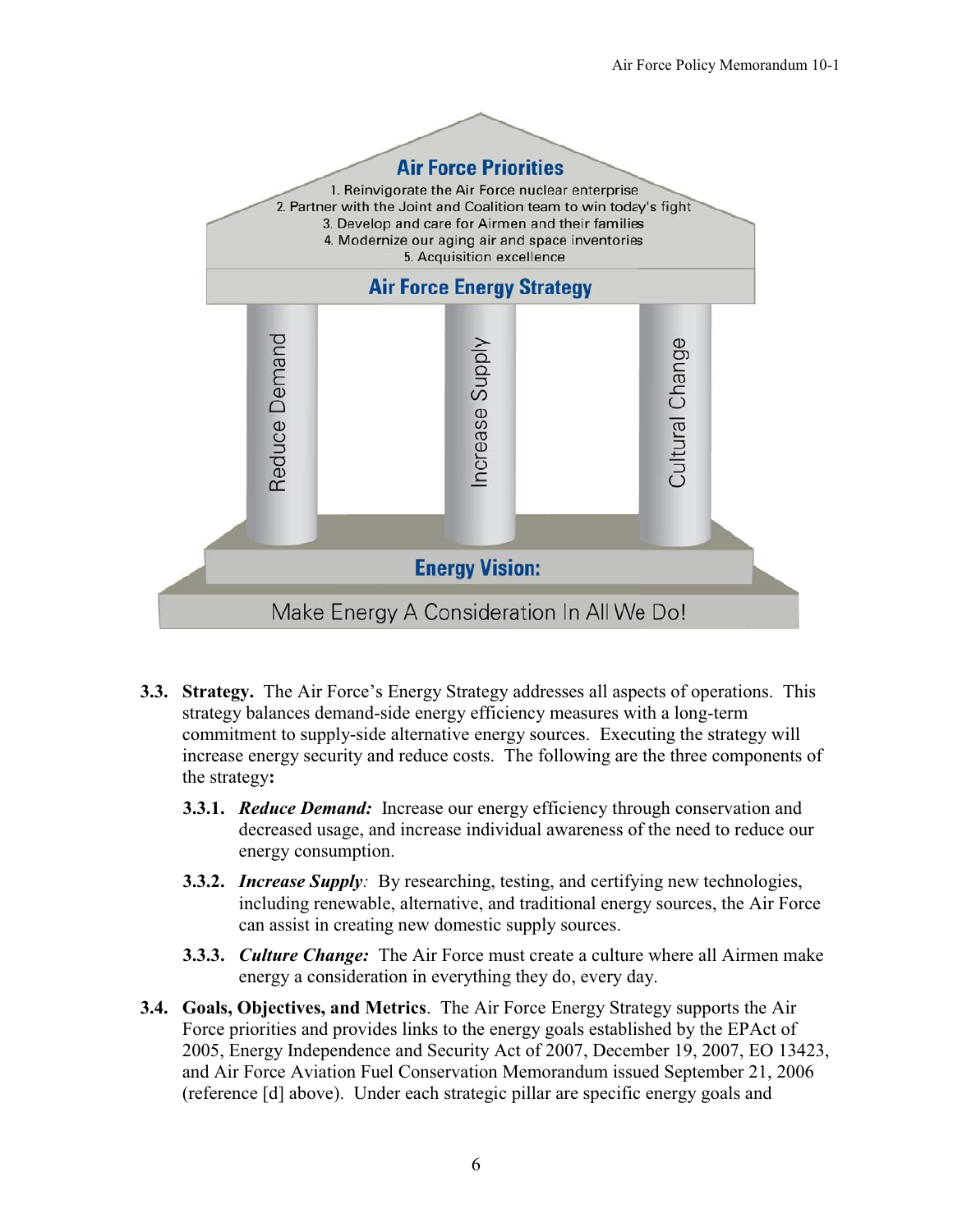objectives the Air Force will achieve. Figure 2, on the next page, illustrates these goals, objectives, and metrics. Section 5 outlines each organization and identifies their responsibility in implementing the strategy to achieve the Air Force's energy goals.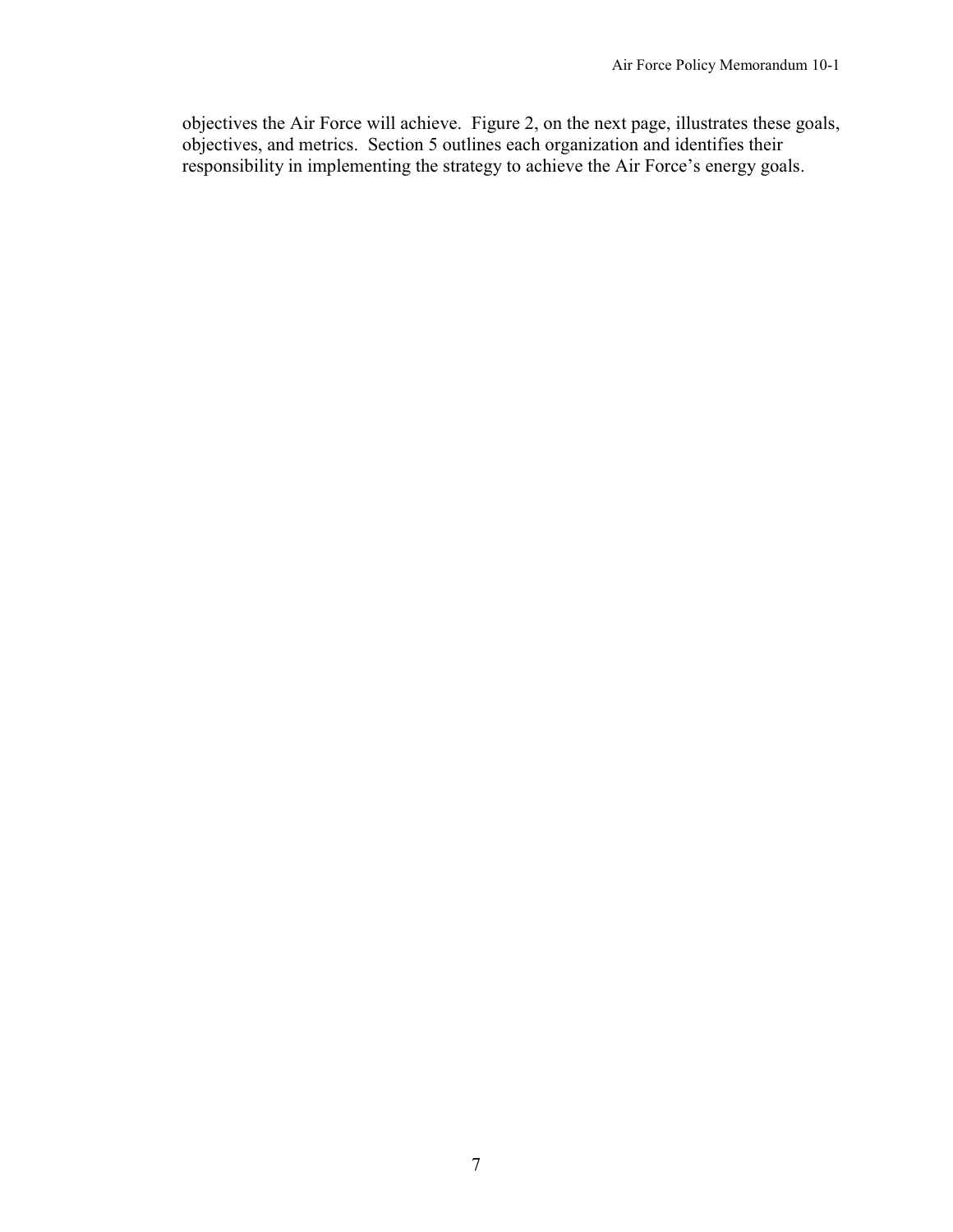| <b>Air Force Energy Strategic Plan</b><br>Goals                                                                                                                                                                                                                                                                                                                                                                                                                                                                    |                                                                                                                                                                                                                                                                                                                                                                                                                                                                                                                                                                           |                                                                                                                                                                                                                                                                                                                                                                                                                                            |
|--------------------------------------------------------------------------------------------------------------------------------------------------------------------------------------------------------------------------------------------------------------------------------------------------------------------------------------------------------------------------------------------------------------------------------------------------------------------------------------------------------------------|---------------------------------------------------------------------------------------------------------------------------------------------------------------------------------------------------------------------------------------------------------------------------------------------------------------------------------------------------------------------------------------------------------------------------------------------------------------------------------------------------------------------------------------------------------------------------|--------------------------------------------------------------------------------------------------------------------------------------------------------------------------------------------------------------------------------------------------------------------------------------------------------------------------------------------------------------------------------------------------------------------------------------------|
|                                                                                                                                                                                                                                                                                                                                                                                                                                                                                                                    |                                                                                                                                                                                                                                                                                                                                                                                                                                                                                                                                                                           |                                                                                                                                                                                                                                                                                                                                                                                                                                            |
|                                                                                                                                                                                                                                                                                                                                                                                                                                                                                                                    | <b>Implementing Goals</b>                                                                                                                                                                                                                                                                                                                                                                                                                                                                                                                                                 |                                                                                                                                                                                                                                                                                                                                                                                                                                            |
| Reduce Aviation fuel-use/hour operation by 10% (from a<br>2005 baseline) by 2015<br>Implement pilot fuel efficiency measures in all<br>standardization/evaluation flights by 2010<br>Incorporate pilot fuel efficiency elements in the UPT<br>training syllabus by 2011<br>Reduce motor vehicle fleet petroleum fuel use by 2%<br>per annum<br>Reduce installation energy intensity by 3% per annum                                                                                                                | · Increase non-petroleum-based fuel use by 10% per<br>annum in the motor vehicle fleet<br>· Increase facility renewable energy at annual targets,<br>5% by FY10, 7.5% by FY13, 25% by FY25 - 50% of<br>increase must come from new renewable sources<br>By 2016 be prepared to cost competitively acquire 50%<br>of the Air Force's domestic aviation fuel requirement<br>via an alternative fuel blend in which the alternative<br>component is derived from domestic sources<br>produced in a manner that is greener than fuels<br>produced from conventional petroleum | · Provide energy leadership through the Energy<br><b>Management Steering Groups</b><br>Train all personnel in energy awareness by 2010<br>Implement an energy curriculum at the Academy and<br>the Air University by 2010<br>Communicate energy awareness at all installations<br>during Energy Awareness Month each October                                                                                                               |
|                                                                                                                                                                                                                                                                                                                                                                                                                                                                                                                    | <b>Objectives</b>                                                                                                                                                                                                                                                                                                                                                                                                                                                                                                                                                         |                                                                                                                                                                                                                                                                                                                                                                                                                                            |
| Increase Conservation<br>Improve Efficiency<br><b>Enhance Energy Security</b>                                                                                                                                                                                                                                                                                                                                                                                                                                      | Increase Alternative Fuels<br><b>n</b> Increase Renewables<br>Utilize Public Private Partnership<br><b>Enhance Energy Security</b>                                                                                                                                                                                                                                                                                                                                                                                                                                        | Leadership<br>■ Training<br><b>Education</b><br>■ Communication                                                                                                                                                                                                                                                                                                                                                                            |
|                                                                                                                                                                                                                                                                                                                                                                                                                                                                                                                    | <b>Implementing Objectives</b>                                                                                                                                                                                                                                                                                                                                                                                                                                                                                                                                            |                                                                                                                                                                                                                                                                                                                                                                                                                                            |
| · Fly Efficiently<br>Develop efficient aircraft technology<br>· Improve jet engine performance<br>Develop fuel efficient equipment<br>Improve current infrastructure<br>Design new buildings that are 30% better than ASHRAE<br>standards<br>Procure energy efficient products and vehicles<br>Optimize utility procurement<br>· Evaluate lifecycle costs<br>Refine the Air Force's critical asset list<br><b>Conduct energy audits</b><br>Implement Air Force Metering Plan by 2012 and meet<br>annual milestones | · Develop renewable resources on base<br>· Procure commercially produced alternative/renewable<br>energy<br>· Test and certify all aircraft and systems against 50/50<br>alternative fuel blend by 2011<br>Increase the number of flexible fuel systems<br>· Identify/develop privately financed/operated energy<br>production on Air Bases<br>- Field the Critical Asset Prioritization Methodology<br>(CAPM) tool<br>· Manage costs                                                                                                                                     | . Provide energy leadership throughout the Air Force<br>. Provide energy awareness training to each uniform<br>and civilian member of the Air Force<br>Develop energy curriculum for Air Force Academy,<br>Air University, and other schools<br>Communicate Air Force energy successes and<br>lessons learned<br>· Identify/develop privately financed energy sources<br>on underutilized land                                             |
|                                                                                                                                                                                                                                                                                                                                                                                                                                                                                                                    | <b>Metrics</b>                                                                                                                                                                                                                                                                                                                                                                                                                                                                                                                                                            |                                                                                                                                                                                                                                                                                                                                                                                                                                            |
| <b>Barrels of aviation fuel consumed per flight</b><br>hour<br>Average amount of energy consumed per<br>building sq. ft.<br>Average miles per gallon (MPG) of non-<br>tactical ground vehicles                                                                                                                                                                                                                                                                                                                     | ■ Percent alternative/renewable fuel used for<br>aviation fuel requirements<br>Percent alternative/renewable fuels used<br>for installation energy requirements<br>Percent alternative/renewable fuel used for<br>non-tactical ground vehicle requirements                                                                                                                                                                                                                                                                                                                | <b>Energy audit score measuring compliance</b><br>with Air Force energy policies and<br><b>strategies</b><br>Percentage of personnel contacted with<br>energy awareness media<br>Percentage of personnel trained in the Air<br>Force energy curriculum<br><b>Survey score results measuring</b><br>awareness of Air Force energy policy and<br>strategies<br>Total number of Air Force personnel<br>certified as Energy Master Black belts |

# **Figure 2. Air Force Energy Strategic Plan Goals, Objectives, and Metrics**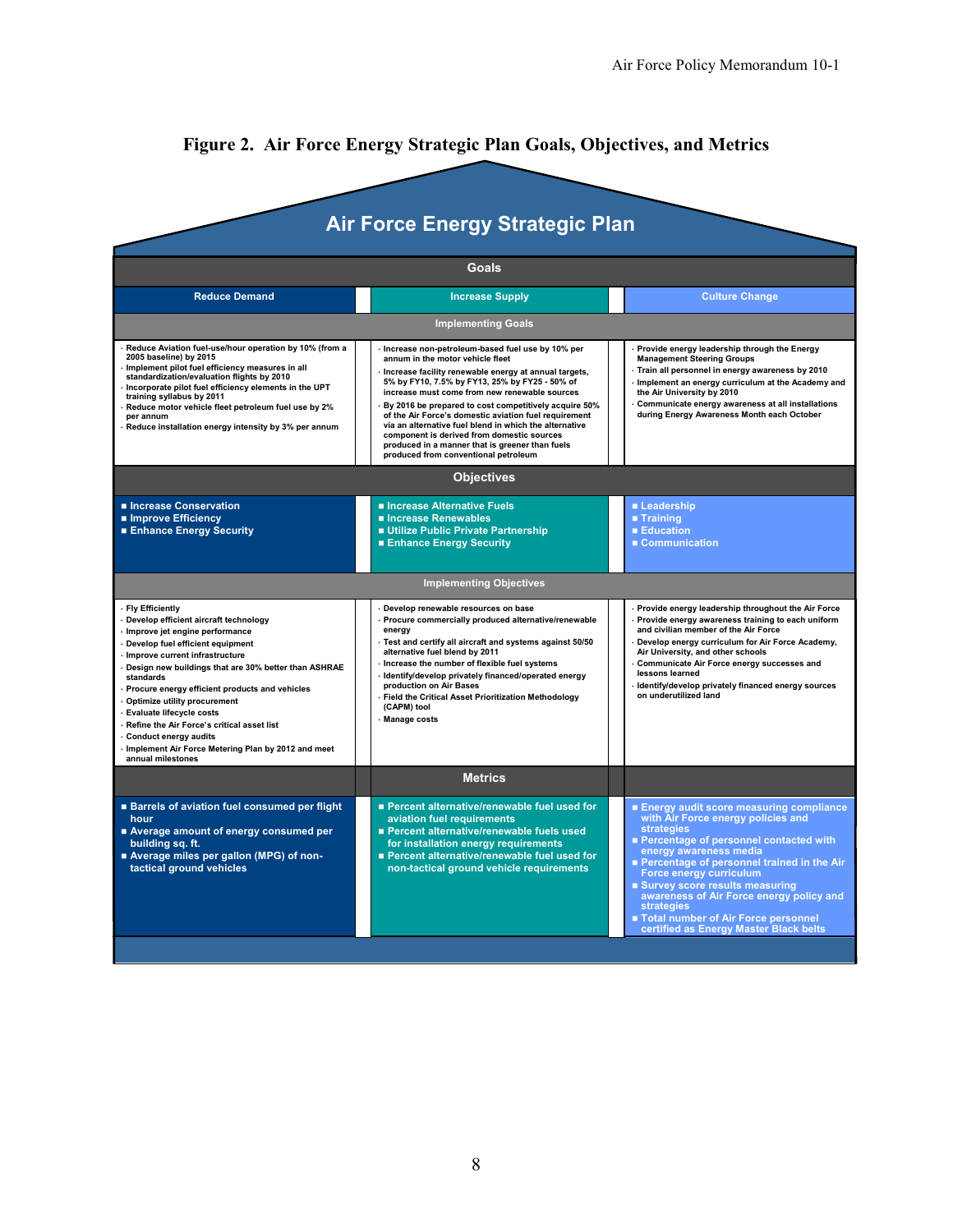# Reduce Demand

**3.4.1.1. Overarching Goal.** The Air Force is committed to reducing aviation, ground fuel, and installation energy demand. The goals and objectives developed to reduce demand cover each of these areas and provide the framework for each executing organization to issue specific implementing guidance.

# **3.4.1.2. Implementation Goals**

- Reduce aviation fuel-use/hour operation by 10% (from a 2005 base line) by 2015.
- Implement pilot fuel efficiency measures in all standardization/evaluation flights by 2010.
- Incorporate pilot fuel efficiency elements in the Undergraduate Pilot Training (UPT) training syllabus by 2011.
- Reduce motor vehicle fleet petroleum fuel use by 2 percent per annum
- Reduce installation energy intensity by 3 percent per annum.

# **3.4.1.3. Overarching Objectives**

- Increase conservation
- Improve efficiency
- Enhance energy security.

# **3.4.1.4. Implementation Objectives**

- Fly efficiently
- Develop efficient aircraft technology
- Improve jet engine performance
- $\bullet$ Develop fuel efficient equipment
- Improve current infrastructure  $\bullet$
- Design new buildings that are 30 percent better than American Society of  $\bullet$ Heating, Refrigerating & Air Conditioning Engineers (ASHRAE) standards
- Procure energy efficient products and vehicles
- Optimize utility procurement  $\bullet$
- Evaluate lifecycle costs
- Refine the Air Force's critical asset list  $\bullet$
- Conduct energy audits
- Implement Air Force Metering Plan by 2012 and meet annual milestones.  $\bullet$

#### **3.4.1.5. Metrics**

 $\overline{a}$ 

- Barrels of aviation fuel consumed per flight hour
- Average amount of energy consumed per building square foot
- Average miles per gallon (MPG) of non-tactical ground vehicles.

 $1$  Energy intensity is defined as the total amount of utility energy used to operate an installation. This includes but not limited to electricity, natural gas, propane, heating oil, and coal. Reducing energy intensity will reduce costs, Greenhouse Gases, and reduce the nations dependence on foreign oil.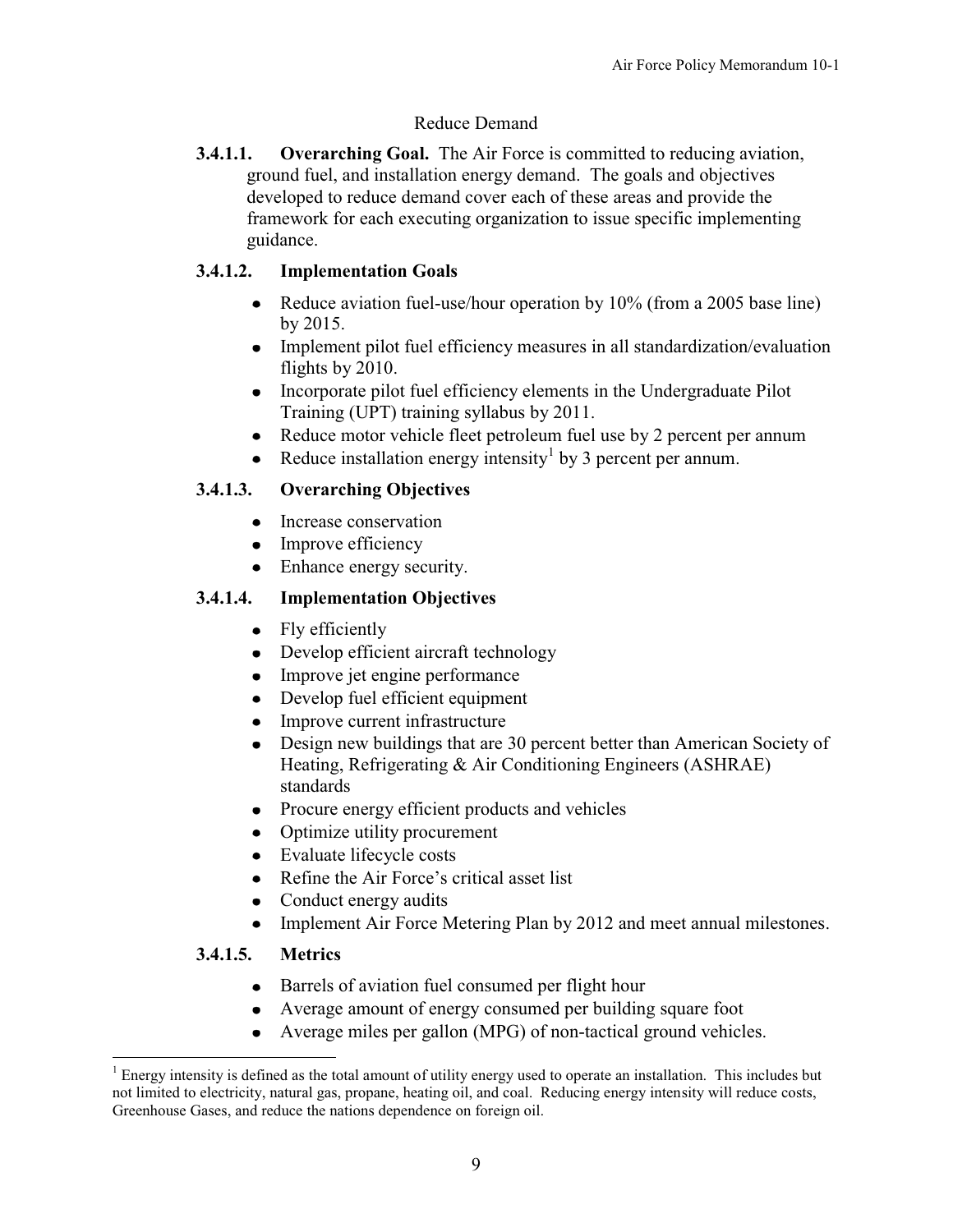# **3.4.2. Increase Supply**

**3.4.2.1.** Overarching Goal. The Air Force is committed to increasing the amount of energy supplies available to become more energy independent. Energy independence reduces the amount of energy required from foreign sources and where possible, the Air Force will use renewable or green energy to reduce greenhouse gas emissions. The goals and objectives to increase supply target the three areas of aviation fuel, ground fuels, and installation energy.

# **3.4.2.2. Implementation Goals**

- Increase non-petroleum-based fuel use by 10 percent per annum in the motor vehicle fleet
- Increase facility renewable energy use at annual targets of 5 percent by FY10, 7.5 percent by FY13, and 25 percent by FY25  $-$  50 percent of the increase must come from new renewable sources
- By 2016, be prepared to cost competitively acquire 50 percent of the Air Force's domestic aviation fuel requirement via an alternative fuel blend in which the alternative component is derived from domestic sources produced in a manner that is greener than fuels produced from conventional petroleum

# **3.4.2.3. Overarching Objectives**

- Increase alternative fuels
- Increase renewable energy
- Utilize Public-Private Partnerships
- Enhance energy security.

# **3.4.2.4. Implementation Objectives**

- Develop renewable energy resources on base
- Procure commercially produced alternative/renewable energy
- Test and certify aircraft fleet/systems on 50/50 alternative fuel blend by 2011
- Increase the number of flexible fuel systems
- Identify/develop privately financed/operated energy production on Air  $\bullet$ Bases
- Field the Critical Asset Prioritization Methodology (CAPM) tool
- Manage costs.

# **3.4.2.5. Metrics**

- Percentage of alternative/renewable fuel used for aviation fuel requirements
- Percentage of alternative/renewable fuels used for installation energy requirements
- Percentage of alternative/renewable fuel used for non-tactical ground vehicle requirements.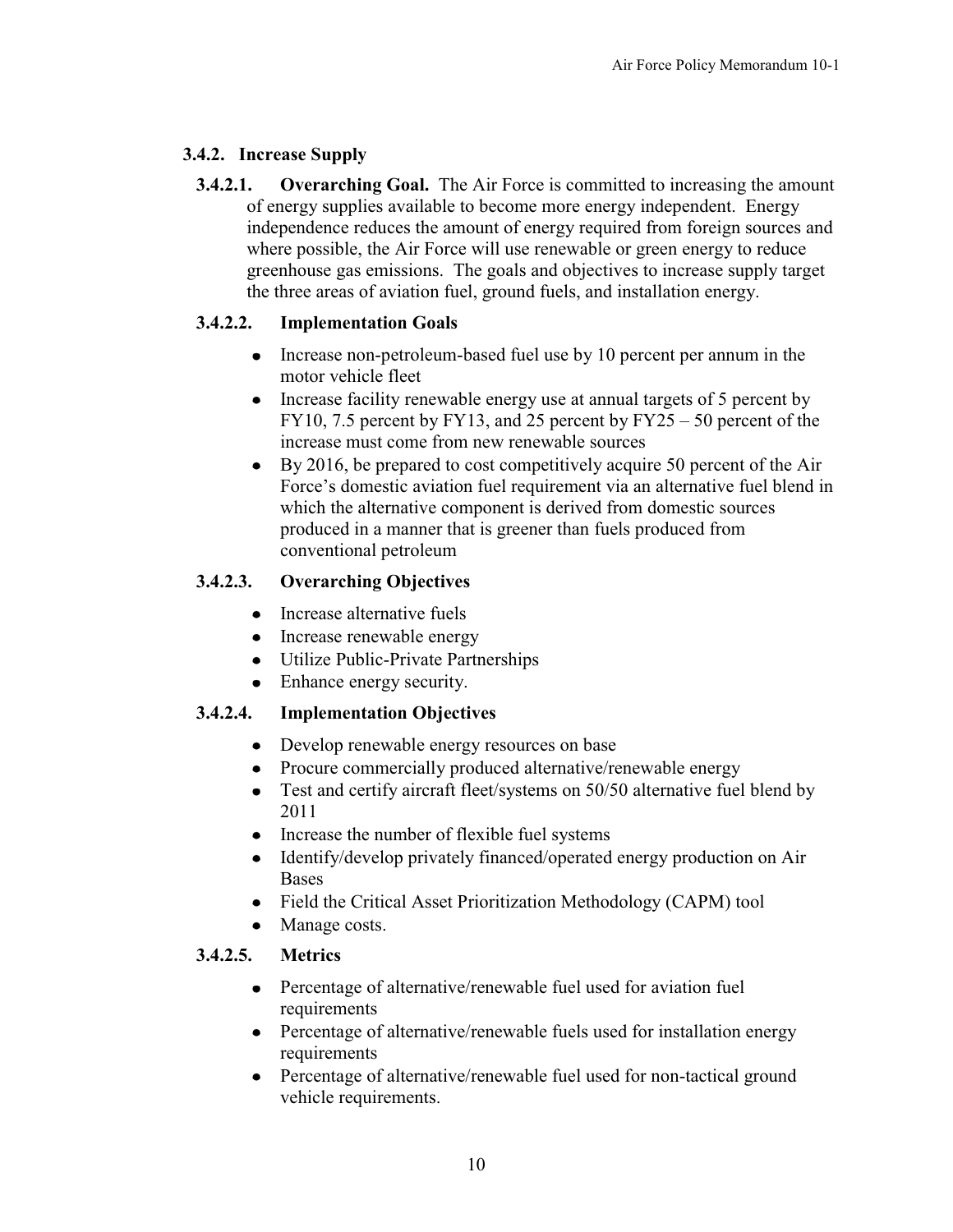# **3.4.3. Culture Change.**

**3.4.3.1. Overarching Goal.** Changing the Air Force culture is critical to achieving the Air Force's Vision to "Make Energy a Consideration in All We Do." As the culture changes and the Air Force increases its energy awareness, new ideas and methodologies for operating more efficiently will emerge as each Airman considers the energy impact in their day-to-day duties.

# **3.4.3.2. Implementation Goals**

- Provide energy leadership through Energy Management Steering Groups
- Train all personnel in energy awareness by 2010
- Implement an energy curriculum in the Academy and the Air University by 2010
- Communicate energy awareness at all installations during Energy Awareness Month each October.

# **3.4.3.3. Overarching Objectives**

- Leadership
- Training
- Education
- Communication.

# **3.4.3.4. Implementation Objectives**

- Provide energy leadership throughout the Air Force
- Provide energy awareness training to each uniformed and civilian member of the Air Force
- Develop energy curriculum for Air Force Academy, Air University, and other schools
- Communicate Air Force energy successes and lessons learned
- Identify/develop privately financed energy sources on underutilized land.

# **3.4.3.5. Metrics**

- Energy audit score measuring compliance with Air Force energy policies and strategies
- Percentage of personnel contacted with energy awareness media
- Percentage of Air Force personnel trained in the energy curriculum
- Survey score results measuring awareness of Air Force energy policy and strategies
- Total number of Air Force personnel certified as Energy Master Black Belts.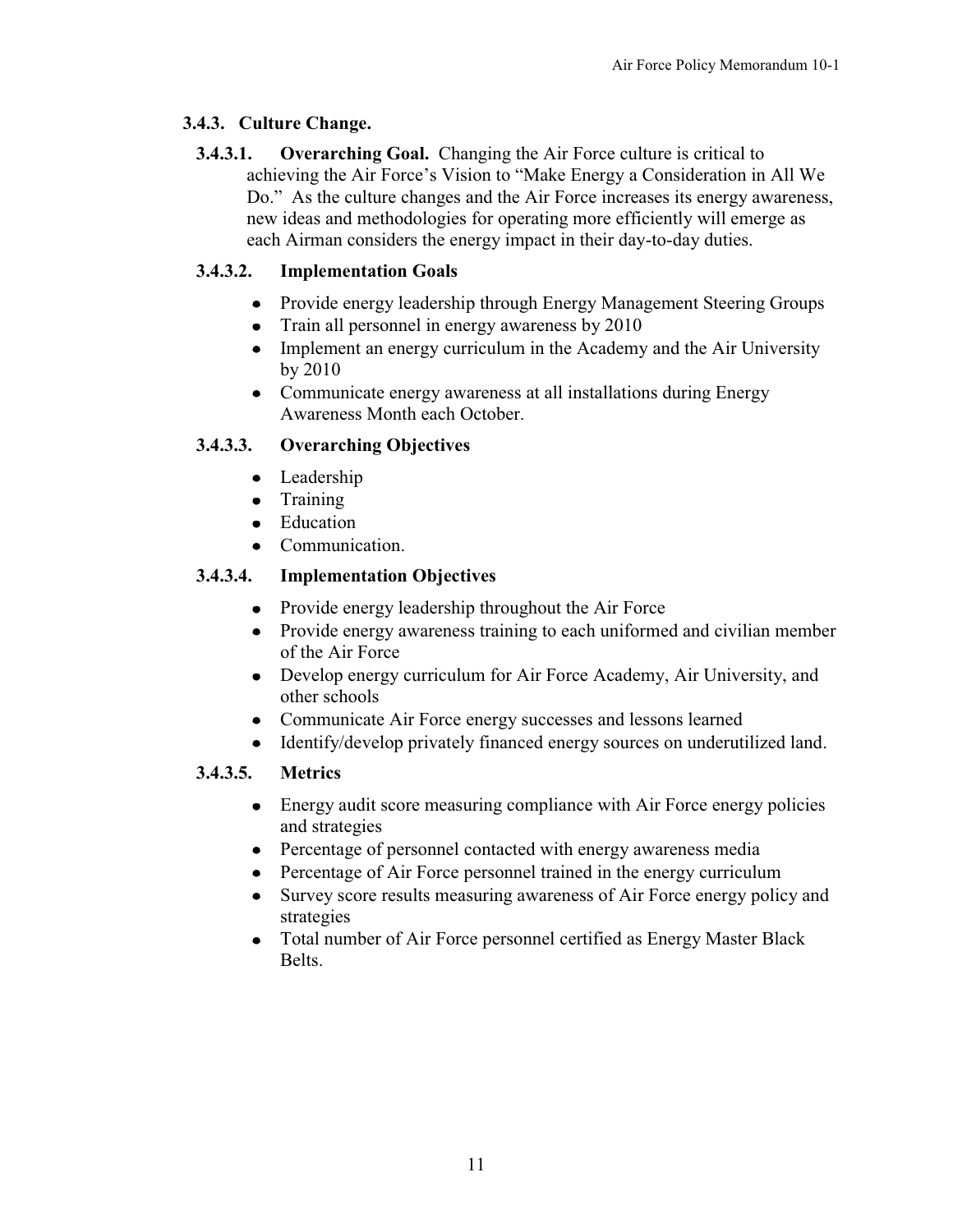**4. Roles and Responsibilities.** Air Force organizations with responsibilities in the Air Force Energy Strategy are detailed in Figure 3.



**Figure 3. Air Force Organizations with Energy Responsibilities** 

- **4.1. Under Secretary of the Air Force (SAF/US).** Provide overall program management, establish goals and policies, and provide general guidelines. The SAF/US serves as the Senior Energy Official within the Air Force and co-chairs the Energy Senior Focus Group (SFG) with the Vice-Chief of Staff for the Air Force (AF/CV), unless otherwise directed by the Secretary of the Air Force.
- **4.2. Assistant Secretary of the Air Force for Installations Environment and Logistics (SAF/IE).** SAF/IE will serve as the Office of Primary Responsibility for the Secretariat supporting the Under Secretary's role as the Senior Energy Official and overseeing program implementation at the Major Commands. 2 SAF/IE is a member of the International Working Group and the Strategic Communication Integration Advisory Group.

SAF/IE leads Air Force international outreach programs coordinating all aspects of bilateral and multilateral opportunities (i.e. aviation operations, facilities, and vehicles) in coordination with the office of Secretary of Air Force International Affairs (SAF/IA) and the Political Military Advisor.

**4.3. Deputy Assistant Secretary of the Air Force for Energy, Environment, Safety, and Occupational Health (SAF/IEE).** Provide overall management of the Air Force Energy Strategy, responsible for developing, reviewing, and coordinating Air Force

<sup>&</sup>lt;sup>2</sup> The SAF/IE serves as the Senior Energy Official within the Air Force, as designated by the Secretary of the Air Force Memorandum, "Clarification of Roles, Responsibilities, and Authorities Following the Departure of the Undersecretary of the Air Force," September 4, 2007, (reference [i]).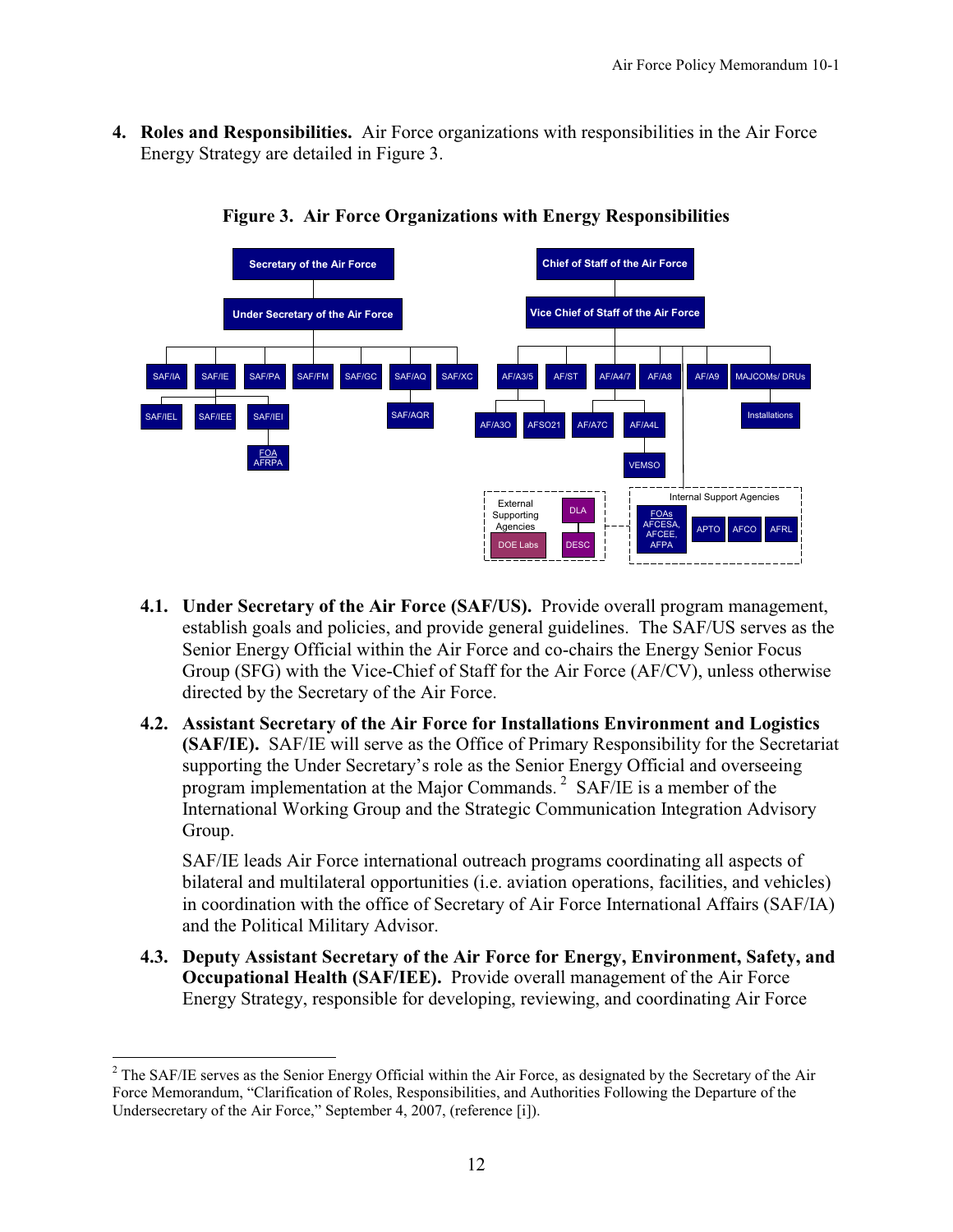energy planning from a policy standpoint. SAF/IEE serves as the Executive Secretary of the Energy SFG.

- **4.3.1.** SAF/IEE is responsible for all Air Force energy reporting against the energy goals stated in the EPAct of 2005, EO 13423, and the Air Force Energy Strategic Plan. SAF/IEE will issue guidance detailing the energy data that should be measured and will initiate regular data calls to monitor Air Force progress against these goals.
- **4.3.2.** The Air Force uses the Department of Energy (DOE) Awards Program to recognize its people and organizations for their accomplishments in the energy conservation area. SAF/IEE issues a nomination call each year following release of DOE nomination criteria.
- **4.4. Assistant Secretary of the Air Force for Acquisition (SAF/AQ).** Provide overall management of the Air Force acquisition and technology. SAF/AQ chairs the Acquisition and Technology Working Group and supports the Aviation Operations Working Group.
	- **4.4.1. Deputy Assistant Secretary of the Air Force for Science, Technology, and Engineering (SAF/AQR).** Provide policy and technological support to SAF/AQ on new energy technology and equipment modernization to reduce energy consumption.
- **4.5. Assistant Secretary of the Air Force, Financial Management and Comptroller (SAF/FM).** Provide representation to the Energy SFG. SAF/FM chairs the Innovative Financing Advisory Working Group and is a member of the Provide Infrastructure Working Group and the Aviation Operations Working Group.
- **4.6. Director of Public Affairs, Office of the Secretary of the Air Force (SAF/PA).**  Provide representation to the Energy SFG. Provide strategic communication counsel for the Air Force Energy Strategy.
	- **4.6.1. Integrated Plans and Strategy Division (SAF/PAX).** SAF/PAX chairs the Strategic Communication Integration Advisory Group.
- **4.7. Office of the General Counsel of the Air Force (SAF/GC).** Provide legal counsel for the Air Force Energy Strategy.
- **4.8. Office of Warfighting Integration and Chief Integration Officer (SAF/XC).**  Develop information management and information technology policies, guidance, architectures, and standards to maintain and implement the Air Force's enterprise-level information architecture.
- **4.9. Deputy Under Secretary of the Air Force, International Affairs (SAF/IA).** SAF/IA chairs the International Working Group. Develops and implements policy and guidance for the direction, global integration, and supervision of Air Force international programs and activities. This includes, but is not limited to, foreign military sales; foreign military training; cooperative research, development, and acquisition agreements; personnel exchanges; and disclosure of classified and controlled information.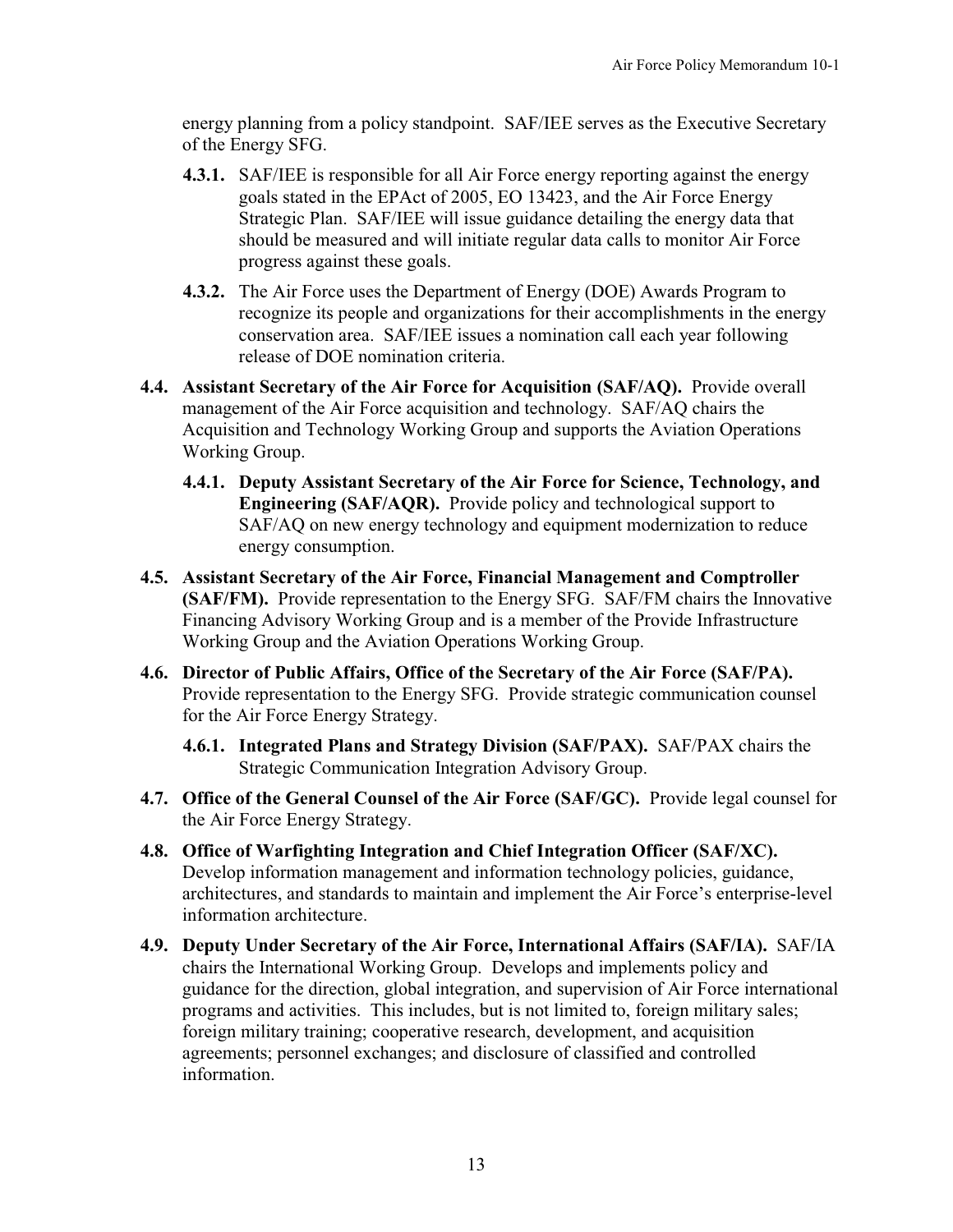- **4.10. Air Force Deputy Chief of Staff, Manpower and Personnel (AF/A1).** AF/A1 chairs the Culture Change Working Group.
- **4.11. Air Force Deputy Chief of Staff, Operations, Plans, and Requirements (AF/A3/5).**  Provide representation to the Energy SFG. AF/A3/5 chairs the Aviation Operations Working Group.
	- **4.11.1. Air Force Office Director of Operations (AF/A3O).** AF/A3O chairs the Critical Infrastructure Program Advisory Working Group.
- **4.12. Air Force Deputy Chief of Staff, Logistics, Installations and Mission Support (AF/A4/7).** Provide representation to the Energy SFG. AF/A4/7 is a member of the Acquisition and Technology Working Group and the Innovative Financing Advisory Working Group.
	- **4.12.1. Air Force Office of the Civil Engineer (AF/A7C).** Serve as the facility energy adviser to the Secretary of the Air Force through SAF/IEI. AF/A7C will chair the Provide Infrastructure Working Group.
	- **4.12.2. Air Force Office of Logistics Readiness (AF/A4L).** Coordinate all fuels matters in the Air Force and provide fuel planning and management support to the Secretary of the Air Force and the Air Force Chief of Staff. Responsible for cradle-to-grave maintenance and management of the Air Force vehicle and vehicular equipment fleet and all associated environmental matters. AF/A4L is a member of the Provide Infrastructure and Aviation Operations Working Groups.
- **4.13. Air Force Deputy Chief of Staff for Strategic Plans and Programs (AF/A8).** Provide representation to the Energy SFG. AF/A8 is a member of the Provide Infrastructure Working Group, the Aviation Operations Working Group, and the Innovative Financing Advisory Working Group.
- **4.14. Air Force Deputy Chief of Staff for Analyses, Assessments, and Lessons Learned (AF/A9).** Serves as a principal advisor to the Energy SFG.
- **4.15. Air Force Chief Scientist (AF/ST).** Provides assessments on a wide range of scientific and technical issues affecting the Air Force mission.
- **4.16. Major Commands (MAJCOMs), Field Operating Agencies (FOAs), and Direct Reporting Units (DRUs).** Responsible for policy execution and compliance, and for developing plans that are specifically applicable to their organizations to support or supplement Air Force goals and strategies. Also responsible for executing programs for their organizations, which includes programming funding to support the various energy mandates, evaluating energy usage of subordinate units within their organizations, providing inputs required by HQ USAF for annual reports, and nominating their most successful units for energy awards. These organizations will develop and maintain a MAJCOM-level Energy Management Steering Group (EMSG), chaired by the Commander or Vice-Commander as directed by the Secretary of the Air Force Memorandum, "EO13423, Strengthening Federal Environmental, Energy, and Transportation Management," September 18, 2007.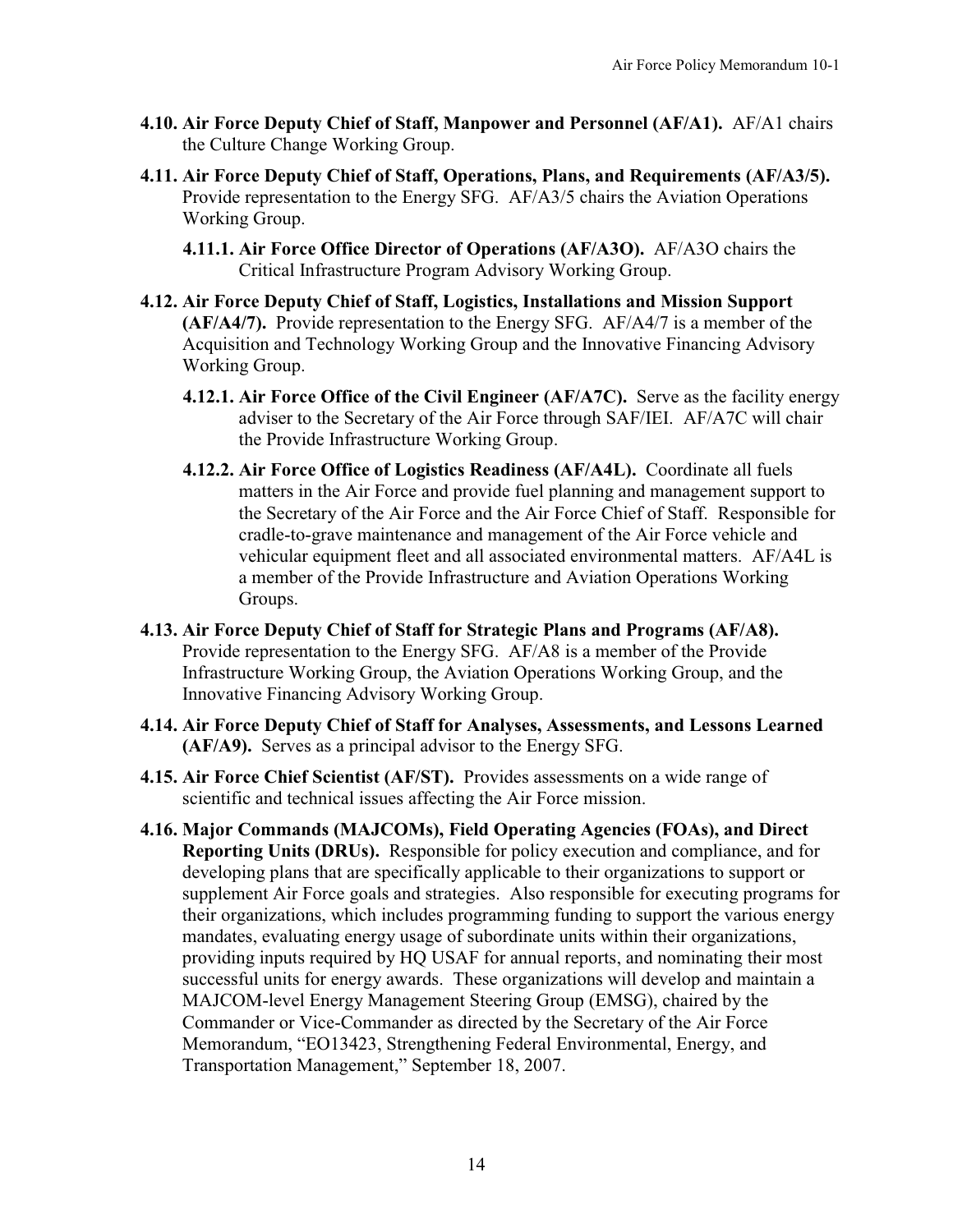- **4.16.1. Energy Awareness Month.** MAJCOMs shall review each of their installation's Energy Awareness Month programs, and provide a report of all installations' programs to SAF/IE by August  $31<sup>st</sup>$  of each year.
- **4.17. Installations.** Each installation is responsible for developing plans to support or supplement their MAJCOM energy management programs in accordance with current AFPD 23-3. This may include supporting, goals/strategies, executing those plans, measuring and evaluating their base energy usage, providing inputs required by their MAJCOM for annual reports, and nominating their most successful people and units for energy awards. Installations will also be responsible for developing and maintaining an installation-level EMSG that will be chaired by the Commander or Vice Commander, as directed by the Secretary of the Air Force Memorandum, "EO13423, Strengthening Federal Environmental, Energy, and Transportation Management," September 18, 2007.
	- **4.17.1. Energy Security.** Each base EMSG is required to determine the installation's vulnerability to energy interruptions as directed by AFPD 23-3. The EMSG should assure the base's existing plans, covered in AFI 10-211, *Civil Engineer Contingency Response Planning;* AFI 10-2501, *Air Force Emergency Management Program Planning and Operations ± Full Spectrum Threat Response (FSTR)* Plan 10-2, and AFI 32-2001 *Fire Protection Operations and Fire Prevention Program,* cover these vulnerabilities. Each base EMSG should annually review all plans to ensure a description of actions to be taken to minimize potential impacts in response to a serious interruption of energy supply that may occur at the local, state, or national level. The plans must address vulnerabilities of Air Force missions and facilities due to natural disasters, major system failures, energy supply constraint disputes, and terrorist sabotage. These plans should identify types of energy critical to base operation, energy suppliers, alternative sources, and procedures for obtaining emergency supply. The assessment includes an indication of the extent of the delay that can be allowed for critical programs and operations as well as points at which the primary base mission can no longer be accomplished. Control and feedback mechanisms for managing an energy emergency situation should be summarized in these plans. Base requirements should be coordinated with the local utilities and community disaster plans.
	- **4.17.2. Energy Awareness Month.** Installations shall recognize October as Energy Awareness Month, as decreed by President Bush in 1991. For Energy Awareness Month, each Installation EMSG should plan, develop, and promote programs to reduce energy demand, increase energy supply, and change culture throughout the upcoming Fiscal Year. Installations should consider using the processes, procedures, and lessons learned from the annual Earth Day programs as a guide for their Energy Awareness Month initiatives. Installations will provide summaries of their energy programs to their MAJCOMs for inclusion in the MAJCOM's summary report due to SAF/IE by August  $31<sup>st</sup>$  of each year.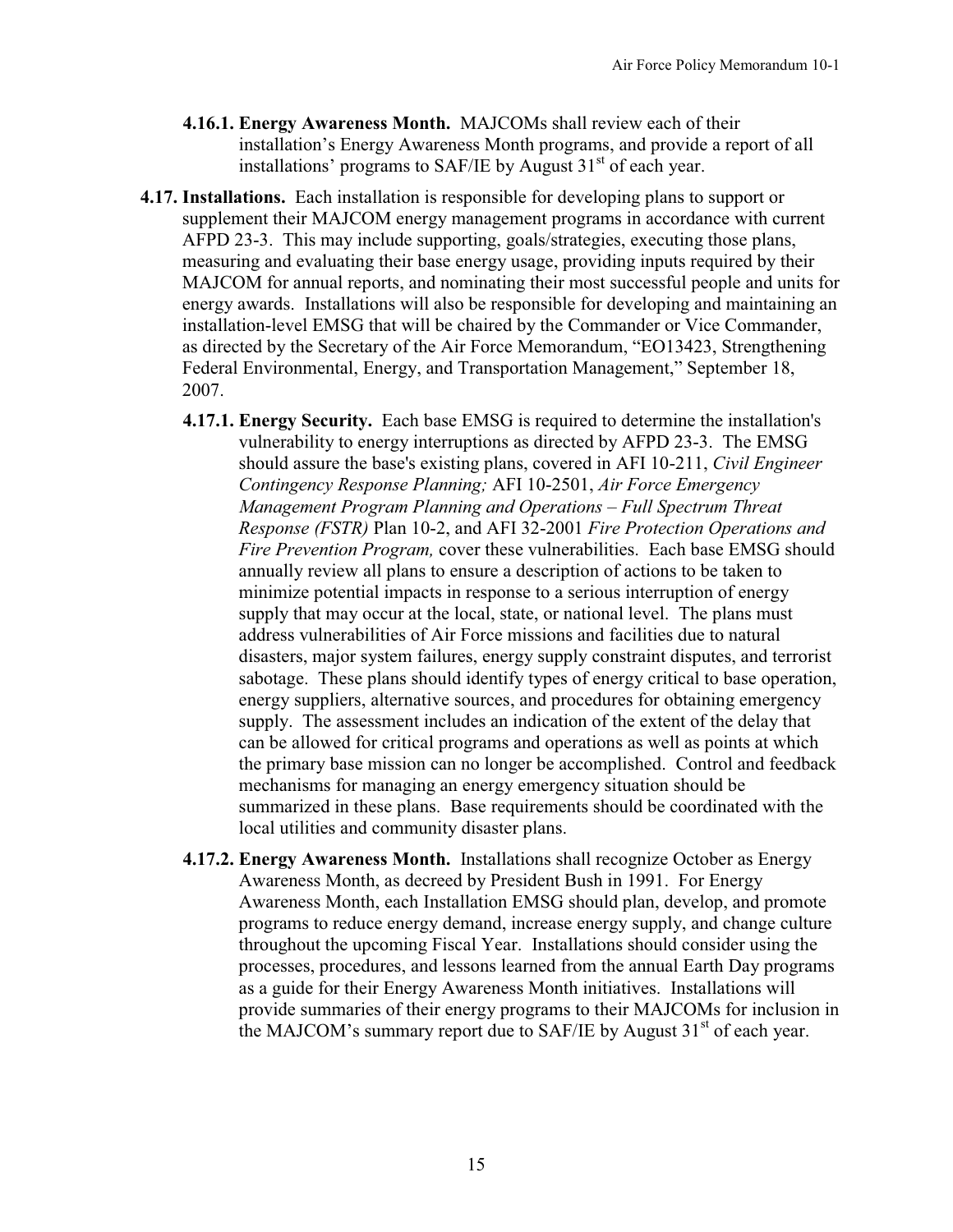#### **4.18. Support Organizations**

- **4.18.1. Air Force Research Laboratory (AFRL).** AFRL's mission is leading the discovery, development, and integration of affordable warfighting technologies for America's aerospace forces.
- **4.18.2. Air Force Civil Engineer Support Agency (AFCESA).** AFCESA is a field operating agency that reports to the Office of the Civil Engineer of the Air Force. AFCESA provides the best tools, practices, and professional support to maximize Air Force civil engineer capabilities in base and contingency operations. It is also home to the Air Force Facility Energy Center (AFFEC), which provides oversight and support for the facility energy program to minimize consumption and costs. The AFFEC provides engineering, management, and legal expert support for energy and water reduction initiatives, renewable energy development, commodity acquisition, capital programs, utility privatization, and reporting.
- **4.18.3. Air Force Real Property Agency (AFRPA).** AFRPA is a field operating agency of the Deputy Assistant Secretary of the Air Force for Installations (SAF/IEI) and will advise on use of Air Force real property for energy initiatives.
- **4.18.4. Advanced Power Technology Office (APTO).** APTO is a staff agency at the Warner Robins Air Logistics Command. Their mission is to lead and manage the identification, assessment, transition, and integration of advanced power, alternative-energy, and fuel technologies into the Air Force's inventory: ground vehicles, support equipment, basic expeditionary airfield resources, and fuelcell equipment/applications.
- **4.18.5. Air Force Petroleum Agency (AFPA).** AFPA, a field operating agency reporting to the Director, Logistics Readiness, Office of the Deputy Chief of Staff for Logistics, Installations, and Mission Support, HQ USAF. AFPA provides a full range of technical and professional services related to fuels, propellants, chemicals, lubricants, gases, and cryogenics for all aerospace vehicles, systems, and equipment.
- **4.18.6. Air Force Center for Engineering and the Environment (AFCEE).**  Provides Air Force leaders with the comprehensive expertise and professional services necessary to protect, preserve, restore, develop, and sustain the nation's environmental and installation resources.
- **4.18.7. Alternative Fuel Certification Office (AFCO).** Execute and manage all aspects of the alternative fuel certification process across all USAF platforms (including all aircraft, future weapon systems, appropriate ground support equipment, and fuel delivery systems) in support SECAF "Assured Fuels" initiative to decrease US dependence on foreign oil.
- **4.18.8. Air Force Vehicle and Equipment Management Support Office (VEMSO).** VEMSO is an innovative office designed to promote the testing and acquisition of commercially available vehicles and equipment.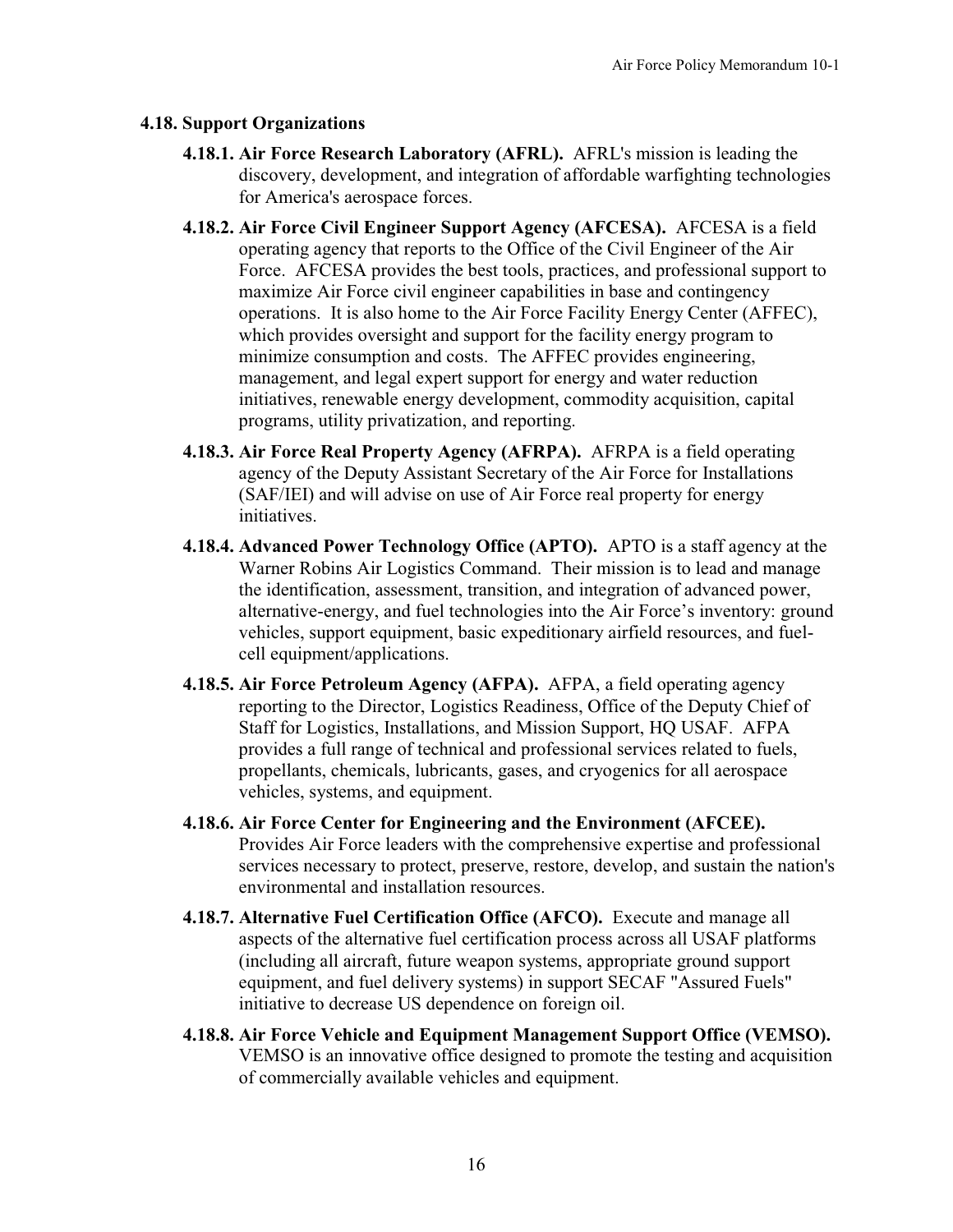- **4.18.9. Air Force Smart Operations (AFSO).** AFSO is responsible for the Air Force Smart Operations for the Twenty-first Century Program (AFSO21). The AFSO21 vision is to fundamentally change the culture of the Air Force so that all Airmen understand their individual role in improving their daily processes and eliminating things that do not add value to the mission. Energy is one of the five desired effects of the AFSO21 strategy and HQ USAF, MAJCOMs, and installations shall utilize AFSO21 process improvement concepts wherever possible.
- **4.18.10. Defense Energy Support Center (DESC**). DESC is a field level activity of the Defense Logistics Agency (DLA). DESC's mission is to provide the DoD and other government agencies with comprehensive energy solutions in the most effective and economical manner possible. DESC is a member of the Acquisition and Technology Working Group.
- **4.18.11. Department of Energy (DOE) Laboratories.** DOE laboratories and technology centers house world-class facilities where more than 30,000 scientists and engineers perform cutting-edge research.

#### **5. Energy Management Structure**

- **5.1. Energy Management Steering Group.** Under AFPD 23-3, each level of command (HQ USAF, MAJCOM or equivalent, and installation) will establish an Energy Management Steering Group (EMSG).
	- **5.1.1. Scope.** The EMSG is the focal point for energy-related matters at that organizational level (HQ USAF, MAJCOM, or installation).
	- **5.1.2. Goals.** The goal of the EMSG is to coordinate all energy matters within the applicable level of command**.**
	- **5.1.3. Objectives.** The objective of the EMSG is to achieve the goals outlined in Section 3.4 of this memorandum.
	- **5.1.4. Authority.** Air Force Policy Directive (AFPD) 23-3, "Energy Management," September 7, 1993.
	- **5.1.5. Program Reviews.** Each EMSG shall provide quarterly updates and activity reports to the MAJCOM, and all MAJCOM EMSGs shall report quarterly to the HQ USAF EMSG Executive Secretary.
	- **5.1.6. Membership.** Membership and leadership of the EMSG is at the discretion of the MAJCOM/installation commander, but shall include, at a minimum, representatives from all major energy managing activities, including civil engineering, public affairs, transportation operations, budget, aircraft maintenance and operations, logistics, and fuels management. The EMSG provides a forum for coordinating energy activities and for conducting the Air Force Energy Strategy. EMSGs at MAJCOMs and installations should be chaired by the Commander or Vice Commander.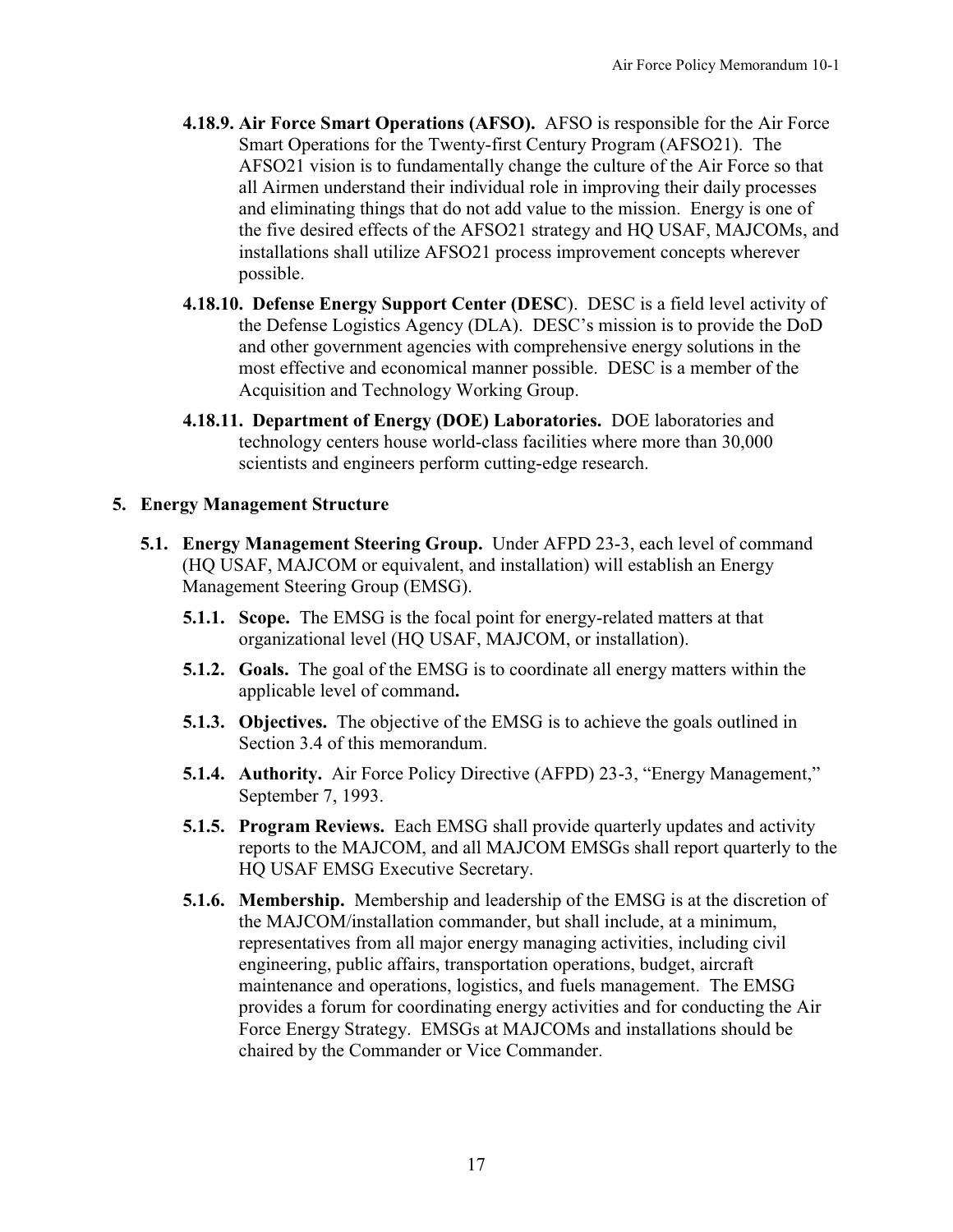**5.2. Energy Senior Focus Group.** The Energy SFG serves as the EMSG within the Headquarters Air Force (HAF) and is shown in Figure 4.



- **5.2.1. Scope.** The Energy SFG's scope extends to all energy use and conservation issues within the Air Force, including seeking alternative energy opportunities. This includes energy use at all Air Force installations, within ground transportation and support equipment/systems, aviation fuel use, and associated science and technology opportunities. The SFG does not replace normal staffing activities on energy issues within the HQ USAF. However, it is expected that HQ USAF offices with responsibility for energy issues will keep the Energy SFG informed of ongoing activities and programs.
- **5.2.2. Goals.** The goals of the SFG mirror the goals of the Energy Strategic Plan listed in Section 3.4.
- **5.2.3. Objectives.** The objectives of the SFG mirror the objectives of the Energy Strategic Plan listed in Section 3.4.
- **5.2.4. Authority.** The Energy SFG has the authority to task HO USAF and MAJCOM offices to accomplish special studies, report status and metrics on initiatives and programs, and serve as the single voice on energy related matters both internally and externally to the Air Force.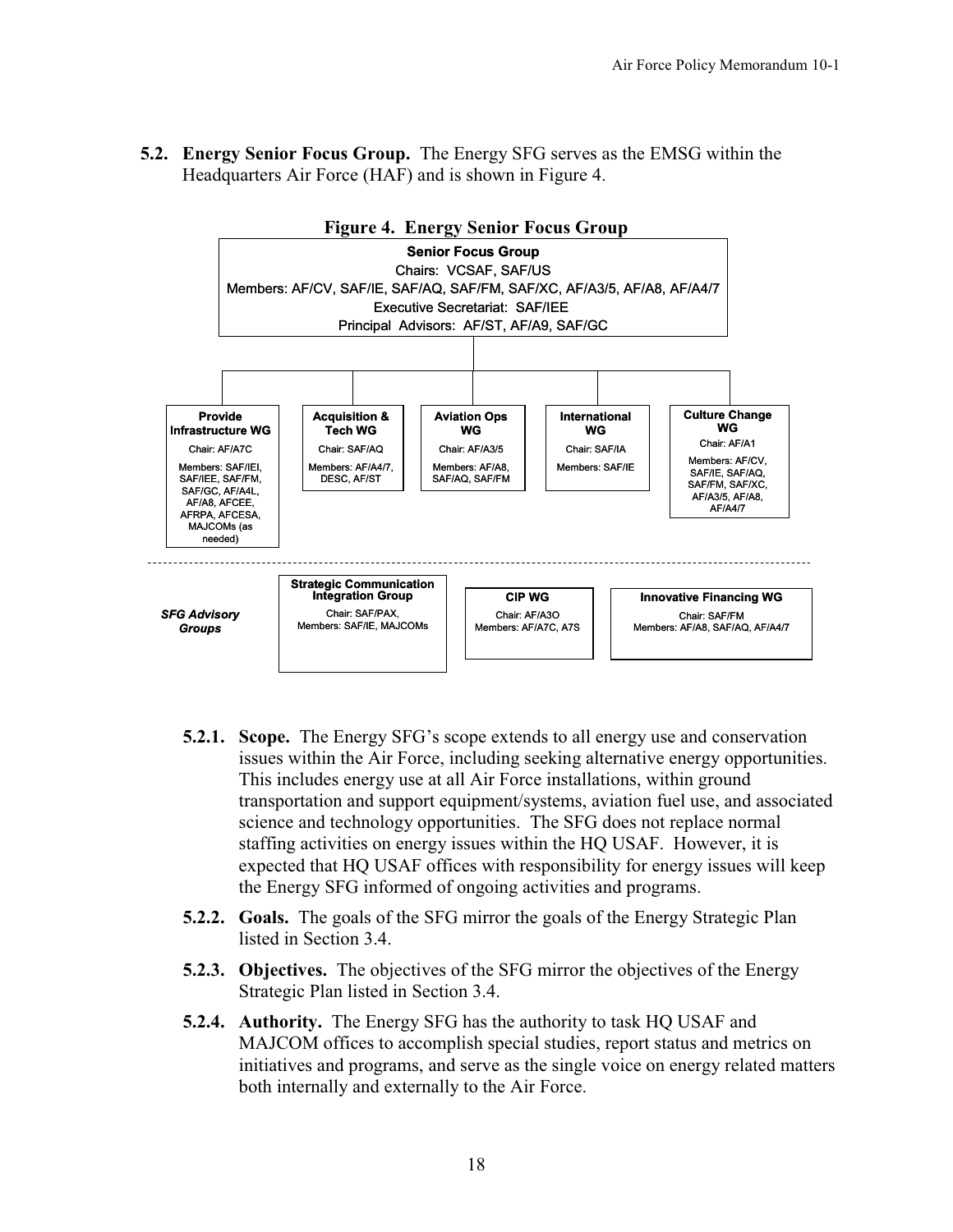- **5.2.5. Program Reviews.** The Energy SFG conducts periodic reviews of the Air Force Energy Strategy progress. These reviews may be reported to both internal and external audiences.
- **5.2.6. Meetings.** The Energy SFG will meet as often as the Chair(s) deem appropriate, but no less than quarterly. The Executive Secretary will publish meeting summaries and make them available to the entire Air Force.

#### **5.2.7. Membership.**

- **5.2.7.1.** The Energy SFG shall be co-chaired by SAF/US as the Air Force Senior Energy Official and the Vice-Chief of Staff of the Air Force (AF/CV) and will include senior members from the following HQ USAF offices: SAF/IE, SAF/AQ, SAF/FM, SAF/XC, AF/A3/5, AF/A4/7, and AF/A8. SAF/IEE shall serve as the Executive Secretary of the Energy SFG and principal advisors include AF/ST and AF/A9. The Executive Secretary or Chairs of the SFG may name additional members as deemed necessary.
- **5.2.7.2.** Other offices within the Air Force, including but not limited to SAF/FM, SAF/GC, SAF/PA, SAF/LL, AFMC/AFRL, AFRPA, APTO, AFCESA, AFPA, AFCEE, and VEMSO shall serve as advisory members of the Energy SFG. Additionally, the Energy SFG may seek advice and counsel from other organizations, academia, and external subject matter experts.
- **5.2.7.3.** The Energy SFG may charter working groups to provide emphasis on specific issues, as required. Working groups that have been established are presented in Figure 4, above, and are discussed in greater detail in the following sections.
- **5.3. SFG Working Groups.** The following working groups and advisory groups will be established under the SFG to assist in meeting the intent of DoD and federal energy policy and guidance. These groups are detailed in the Appendices.
	- **5.3.1. Provide Infrastructure Working Group.** The Provide Infrastructure Working Group is a component of the Air Force Energy SFG. It focuses on facilities, infrastructure, ground fuels, and ground vehicles.
	- **5.3.2. Acquisition and Technology Working Group.** The Acquisition and Technology Working Group is a component of the Air Force Energy SFG. It focuses on developing energy options to increase warfighting capability by enabling secure and reliable energy alternatives, increasing energy efficiency, and reducing life cycle costs in acquisition. Certification of synthetic fuel in aircraft and equipment is one of the major initiatives of this group.
	- **5.3.3. Aviation Operations Working Group.** The Aviation Operations Working Group is a component of the Air Force Energy SFG. It focuses on all flying, planning, and training programs.
	- **5.3.4. International Working Group.** The International Working Group is a component of the Air Force Energy SFG. It focuses on establishing international energy dialogs with our allies and coalition partners.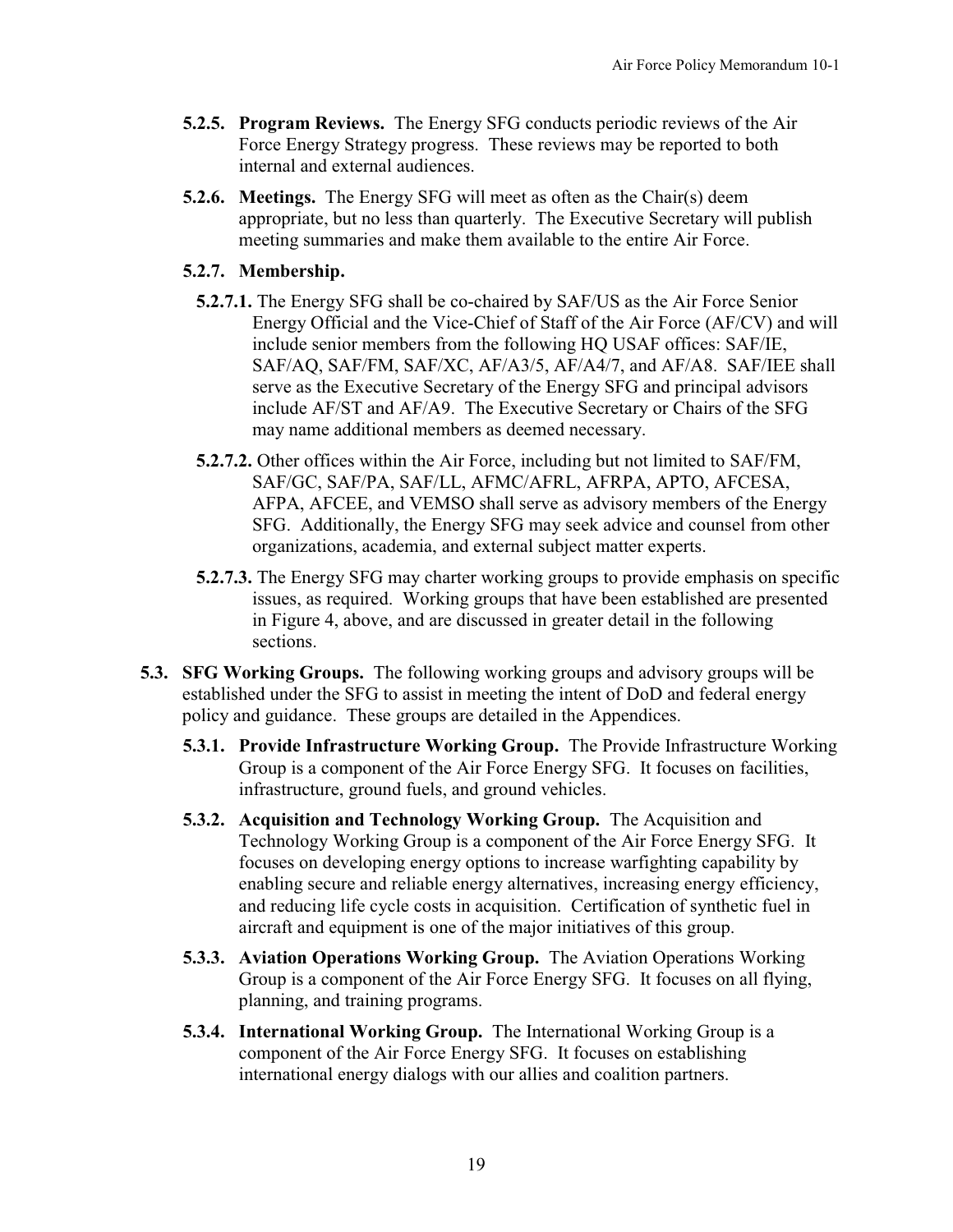- **5.3.5. Culture Change Working Group.** The Culture Change Working Group is a component of the Air Force Energy SFG. It focuses on the implementation of programs and communication messages that will promote culture change within all levels to the Air Force to make energy a consideration in all we do.
- **5.3.6. Strategic Communication Integration Advisory Working Group.** The Strategic Communication Integration Work Group is an advisor to the SFG and focuses on developing energy communication themes and messages that are consistent with national, DoD, and Air Force priorities.
- **5.3.7. Critical Infrastructure Program (CIP) Advisory Working Group.** The CIP Working Group is an advisor to the SFG and focuses on the identification and analysis of Air Force critical assets and infrastructure dependencies—to include critical energy infrastructure—and determines the impact on Air Force and Combatant Command mission execution if critical assets are lost or degraded**.**
- **5.3.8. Innovative Financing Advisory Working Group.** The Innovative Financing Working Group is an advisor to the SFG and focuses on developing energy financing options, to include public-private partnerships.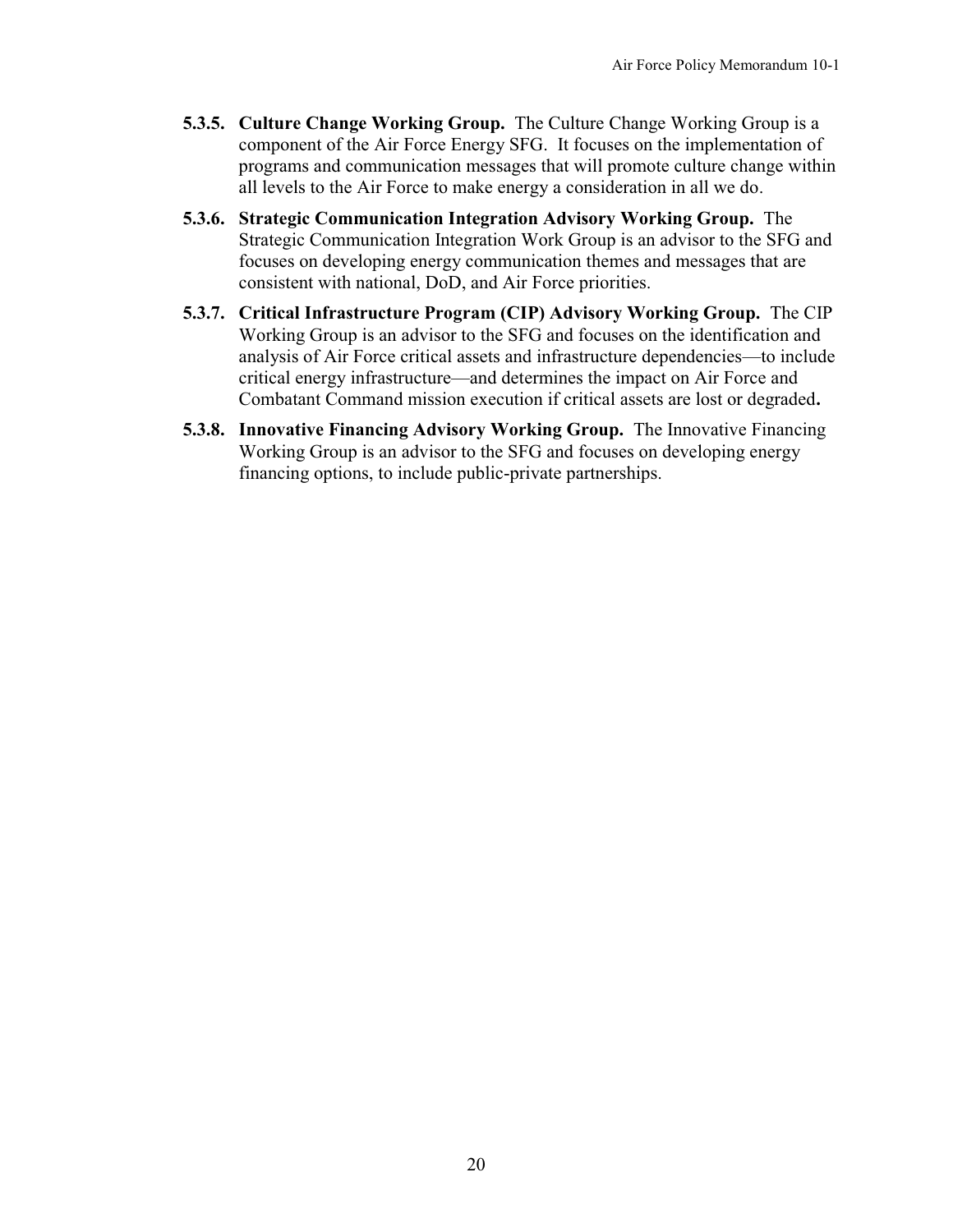# **Appendices**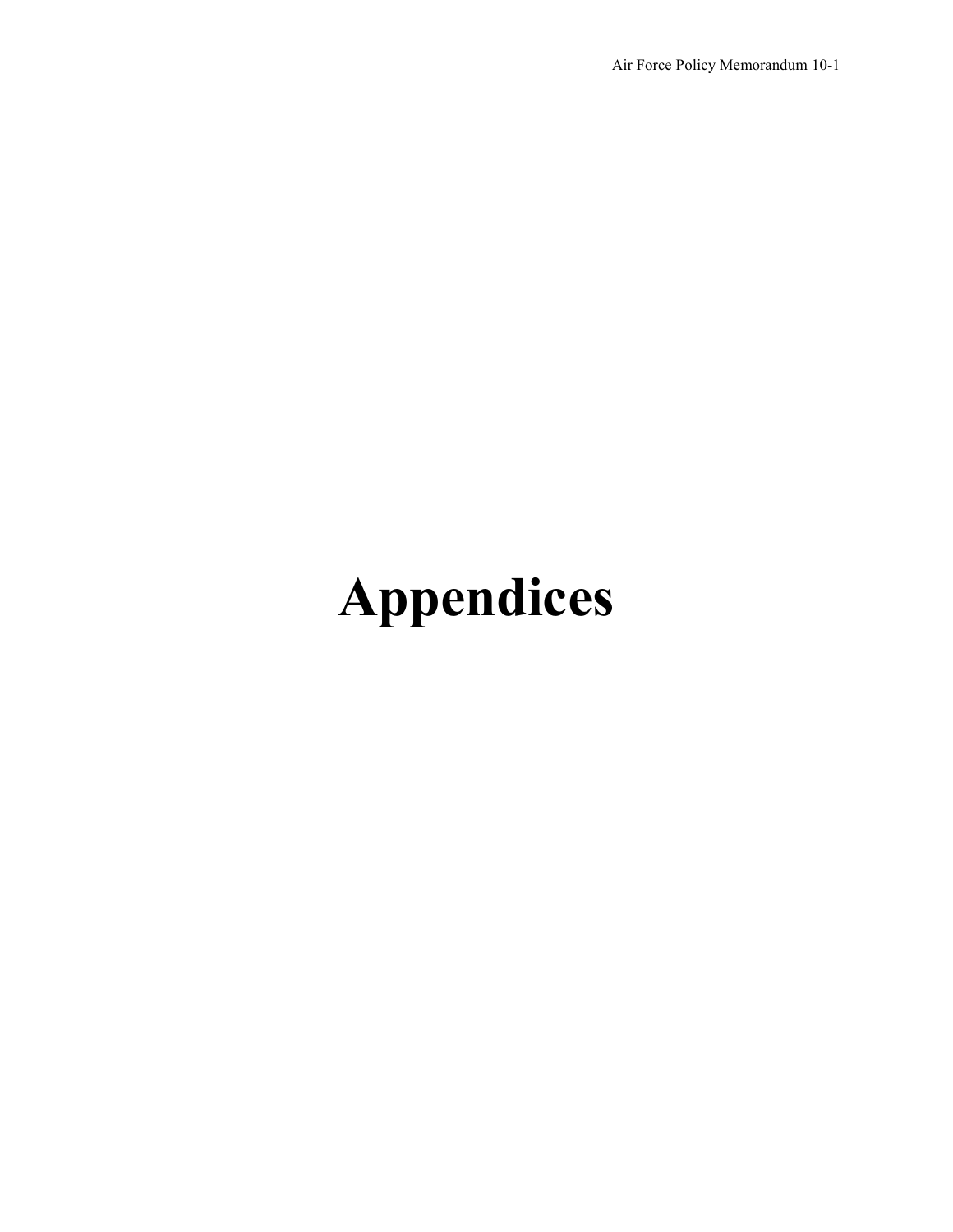# **Appendix A. Provide Infrastructure Working Group.**

 **A-1. Scope.** Provide policy, resources, advocacy, and oversight of infrastructure energy programs to include facilities, infrastructure, ground fuels, and ground vehicles to ensure the Air Force meets or exceeds the EPAct of 2005, EO13423 and other federal and DoD energy management mandates, reduces life cycle operating costs, and ensures energy security.

#### **A-2. Goals.**

- Reduce energy intensity by 3 percent per annum
- Reduce water use by 2 percent per annum
- Increase renewable energy at annual targets (3 percent by FY07, 5 percent by FY10, 7.5 percent by FY13, 25 percent by 2025 of total electrical use)
- Reduce vehicle petroleum product consumption by 2 percent per annum through 2015
- Increase the use of vehicle non-petroleum-based (alternative/renewable) fuels by 10 percent per annum through 2015
- Replace 30 percent of the light duty vehicle fleet with Low Speed Vehicles (LSVs) by 2012
- Ensure 75 percent of acquisitions and leases of light duty covered vehicles are alternative fuel capable
- Maximize use of plug in hybrid vehicles, when available.

# **A-3. Objectives.**

- Modernize the facility energy information management system to enhance performance measurement and analysis
- Build and maintain a requirements-driven energy program through the FYDP that optimizes all available funding avenues
- Develop a program to provide sustainable facilities which exceed industry energy intensity and water conservation standards
- Develop on-base renewable energy resources where life-cycle cost-effective
- Assess Air Force utility service contracts to ensure most favorable rates and terms and to take best advantage of available rebates and incentives
- Employ strategies for strategic purchasing of utility services that are sensitive to market prices
- Submit alternative fuel infrastructure requirements to DLA and ensure  $\bullet$ maximum use of existing alternative fuel facilities. Procure alternate fuel vehicles while modernizing the fleet by converting 30% to low-speed vehicles
- Develop a program to right-size the fleet through a series of vehicle validation reviews while creating a baseline for each functional community to follow as a model for requirements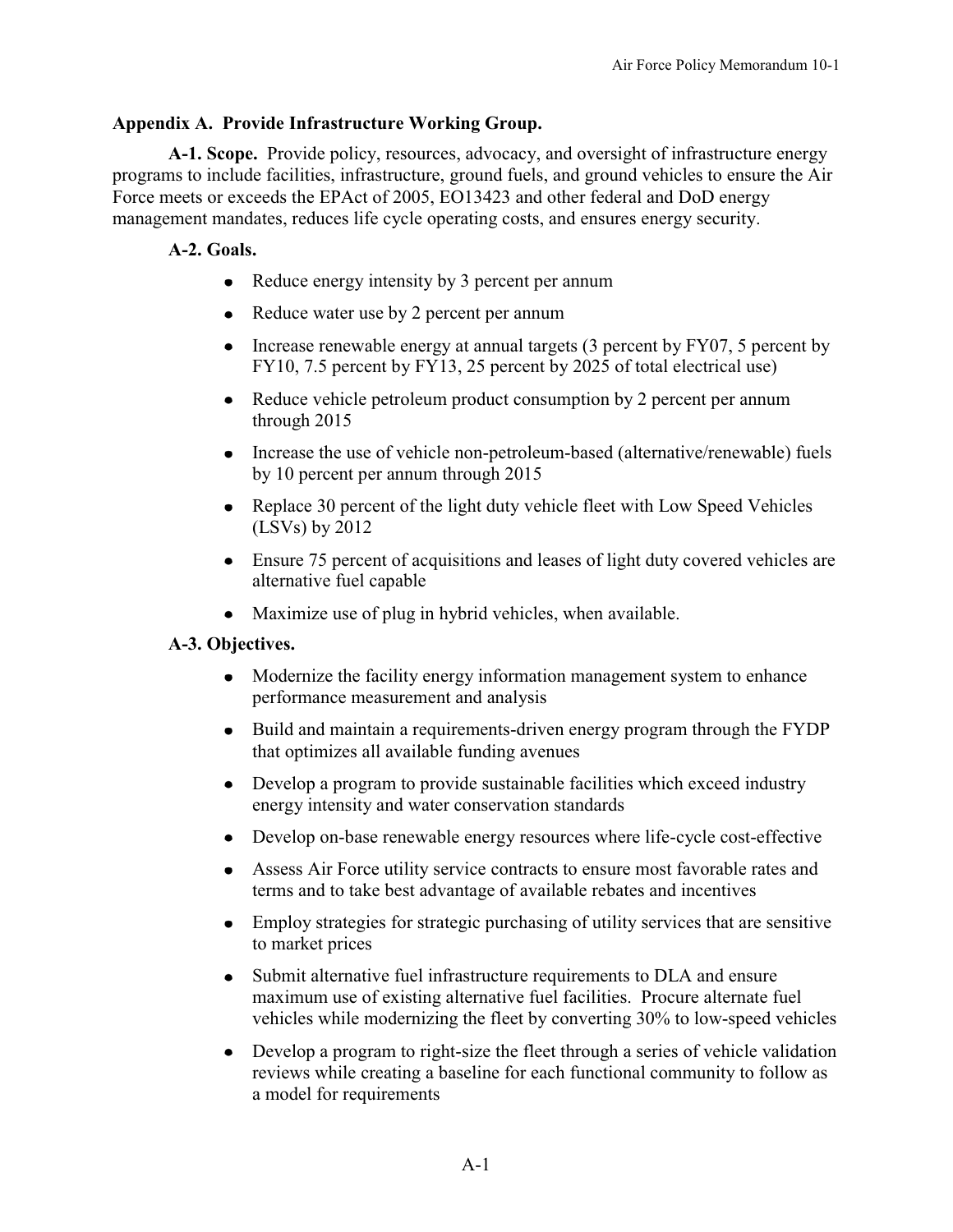Enhance energy education and training for energy professionals and others involved in service delivery.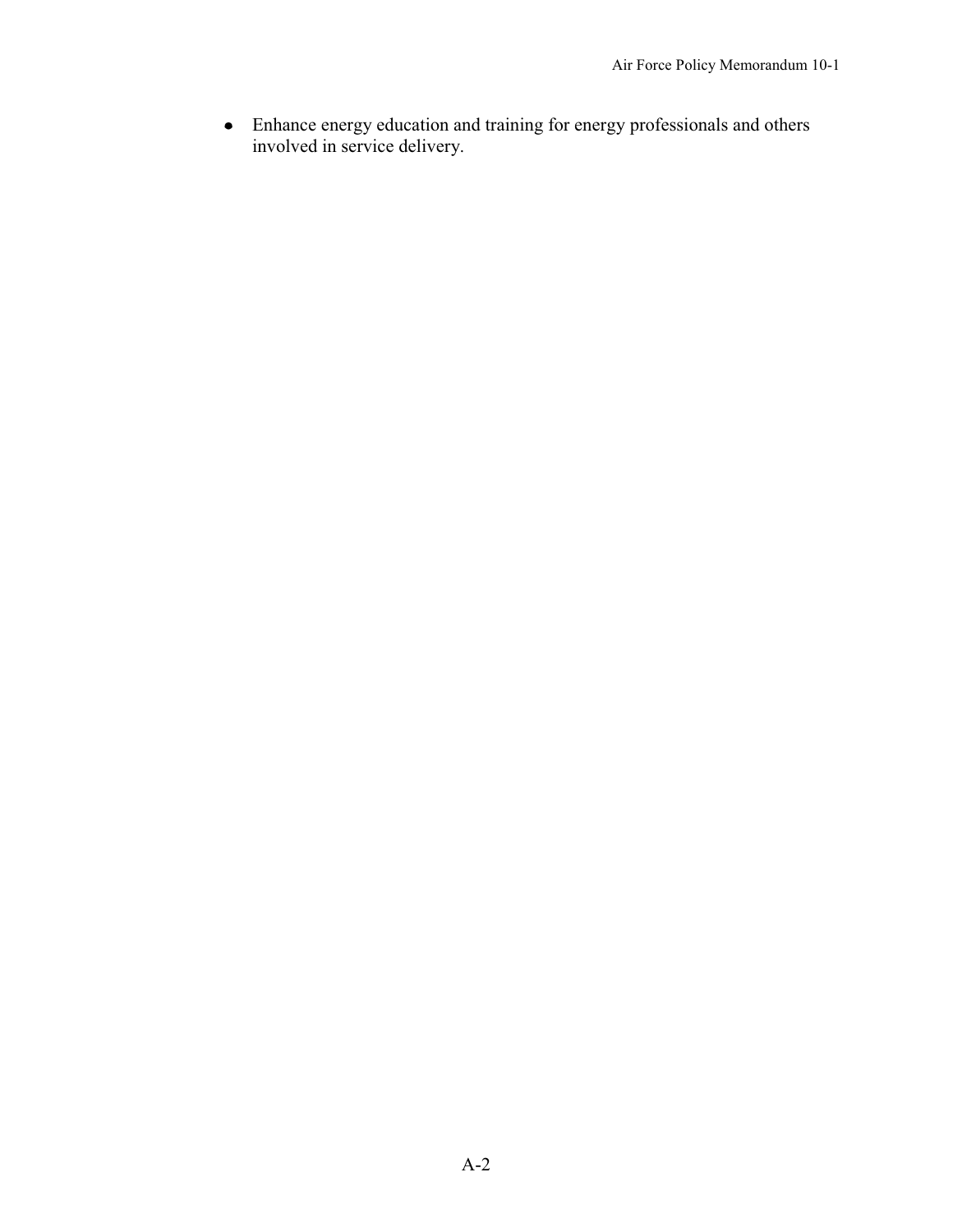#### **Appendix B. Acquisition and Technology Working Group.**

 **B-1. Scope.** Develop energy options to increase warfighting capability by enabling secure and reliable energy alternatives, increasing energy efficiency, and reducing life cycle costs in acquisition.

# **B-2. Goals.**

- Reduce demand with a 20 percent increase in lift to drag ratio
- Reduce demand by lowering installed specific fuel consumption 25 percent
- Increase supply by utilizing alternative fuels to meet 50 percent of Air Force CONUS consumption by 2016
- Certify entire Air Force fleet to use synthetic fuel blend by early 2011
- $\bullet$  By 2016, be prepared to cost competitively acquire 50% of the Air Force's domestic aviation fuel requirement via an alternative fuel blend in which the alternative component is derived from domestic sources produced in a manner that is greener than fuels produced from conventional petroleum.

# **B-3. Objectives.**

# **B-3.1. Alternative fuels.**

- Flight test F-T and JP8 blend
- Certify entire Air Force aircraft fleet on F-T and JP8 blend by 2011
- Evaluate biofuels for  $CO^2$  reduction in accordance with the Energy Independence and Security Act of 2007 (reference [h])
- Evaluate pure synthetic fuels in accordance with the Energy Independence and Security Act of 2007
- Evaluate infrastructure and vehicles and ground support equipment.

#### **B-3.2. Aircraft technology**.

• Blended wing/body to increase lift to drag ratio and reduce structural weight; material compatibility with alternative fuels.

#### **B-3.3. Efficient/adaptive engines**.

- Reduce installed specific fuel consumption
- Increase thrust/weight
- Improve thermal management of engines and aircraft.

#### **B-3.4. Advanced design systems**.

- Design energy conversion systems to be fuel-flexible
- Proactive with energy suppliers for timely deployment of new technology.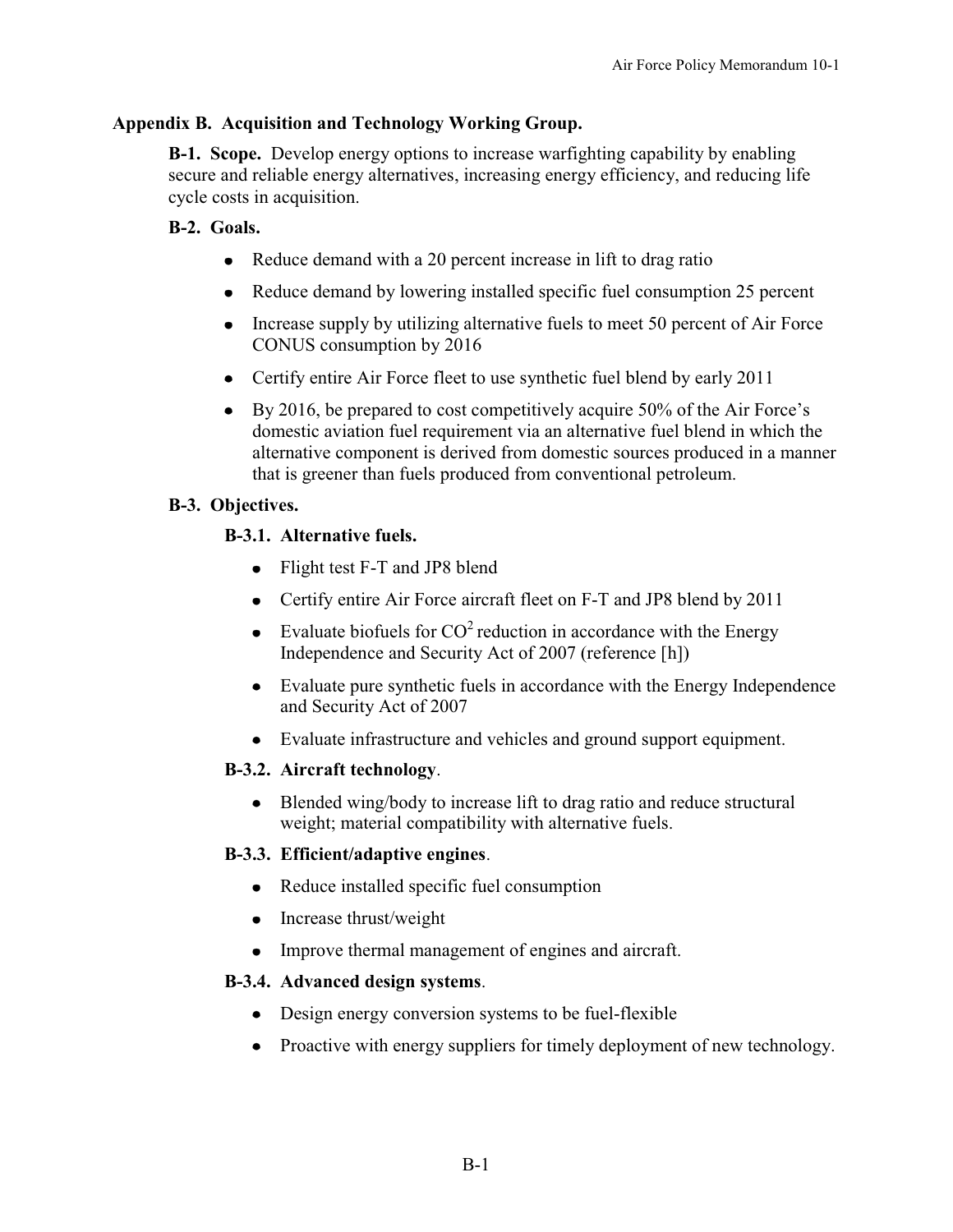#### **B-3.5. Focus on energy-related initiatives**.

- Basic research in fuel-flexible energy conversion
- Evaluation of alternative fuel blends for weapons systems
- Develop fuel efficient engines for mobility, strike and ISR missions
- Pursue energy efficient aircraft structures.

#### **B-3.6. Acquire energy efficient weapon systems**.

Develop pilot acquisition strategy for LRS to include fully-burdened cost of fuel.

# **B-3.7. Alternative fuel**.

- In order to support the primary goal of being prepared to cost competitively acquire 50% of the Air Force's domestic aviation fuel requirement via an alternative fuel blend in which the alternative component is derived from domestic sources produced in a manner that is greener than fuels produced from conventional petroleum by 2016. By 2011, the Air Force will have certified the entire inventory of aircraft, vehicles, ground support equipment, and fuels logistics infrastructure for operations with a 50/50 synthetic fuel blend
- To execute the fleet certification process, an Alternative Fuels Certification Office (AFCO) located within the Aeronautical Systems Center (ASC) at Wright-Patterson AFB has been chartered to staff and manage elements associated with timelines, budget and certification requirements
- Since the intent is to initially use a standard 50/50 synthetic iso- $\bullet$ paraffinic/JP8 blend for all certification testing, under Executive Agency charter, the Defense Energy Support Center (DESC) will capitalize the 50/50 blend, which will be named as SJ8 (synthetic jet [JP] 8 product code)
- A collaborative effort will be maintained with the Federal Aviation Administration and the commercial aviation industry through the Commercial Aviation Alternative Fuels Initiative (CAAFI) to define a synthetic fuels standard specification by FY09.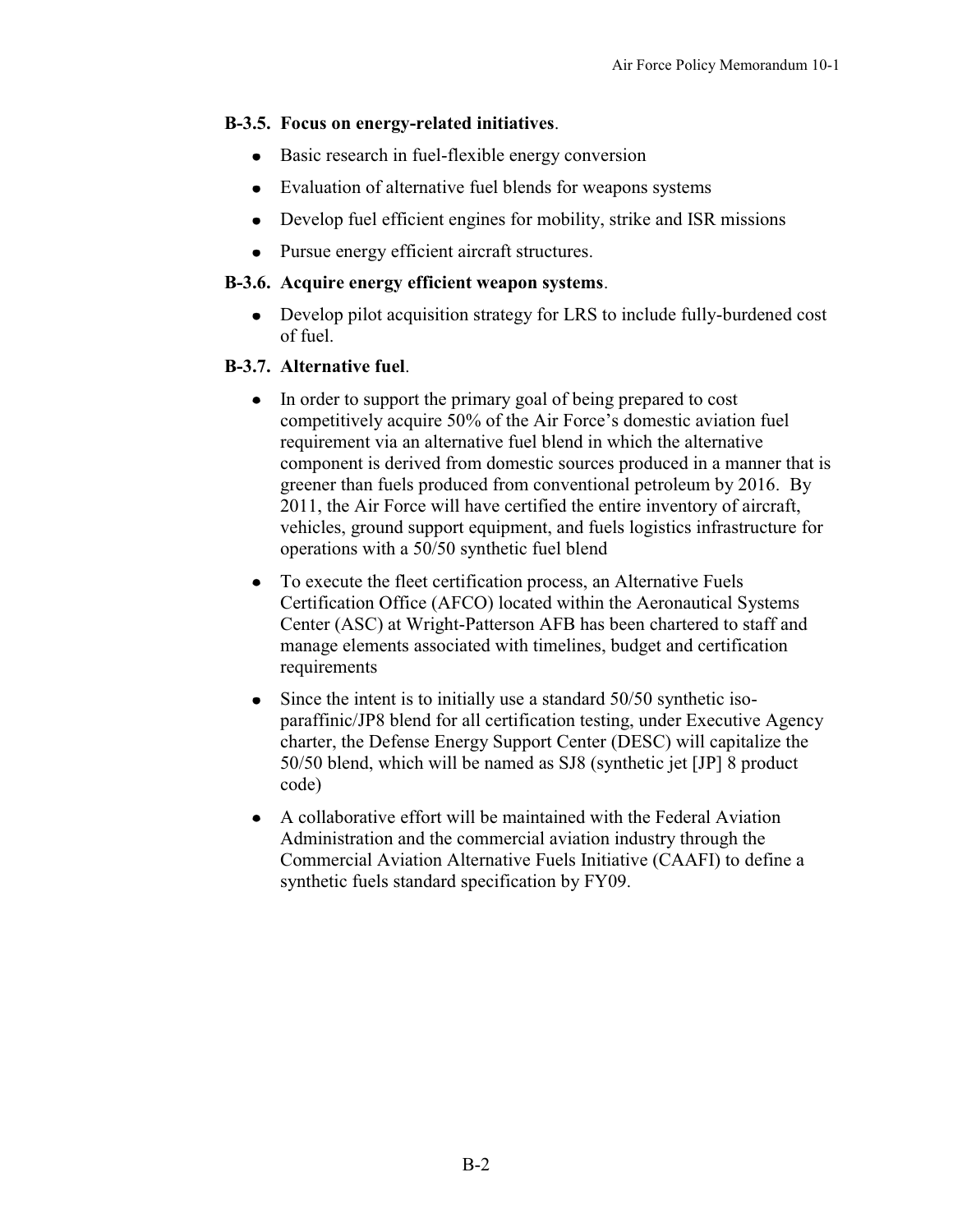#### **Appendix C. Aviation Operations Working Group.**

 **C-1. Scope.** Ensure aviation operational effectiveness by validating all mission and training requirements, migrating flying training to Aircrew Training Devices when practical, and developing a fuel conservation culture within the aviation operations community.

# **C-2. Goals**.

- Ensure the Air Force maintains the ability to conduct effective operations as required to protect the United States and secure its vital interests by:
	- o Eliminating training for capabilities no longer required
	- o Determining type/number of events that can be moved from live-fly to simulators
	- o Achieve overarching cultural change down to the Aircraft Commander and Crew Chief to conserve fuel (Top-to-Bottom) with accountability.

# **C-3. Objectives.**

- Revalidate training (effectiveness and efficiency) to support Combatant Command capability requirements
- Establish process for periodic mission and training revalidation
- Identify events that could be trained in Aircrew Training Devices and  $\bullet$ establish policy that enables aircrew to use simulators vs. live-fly
- Develop business case for future and continuing Air Crew Training Device investments
- $\bullet$  Ensure leadership's energy priorities are communicated throughout the Air Force
- Educate, evaluate, and create incentives for fuel conservation during air operations.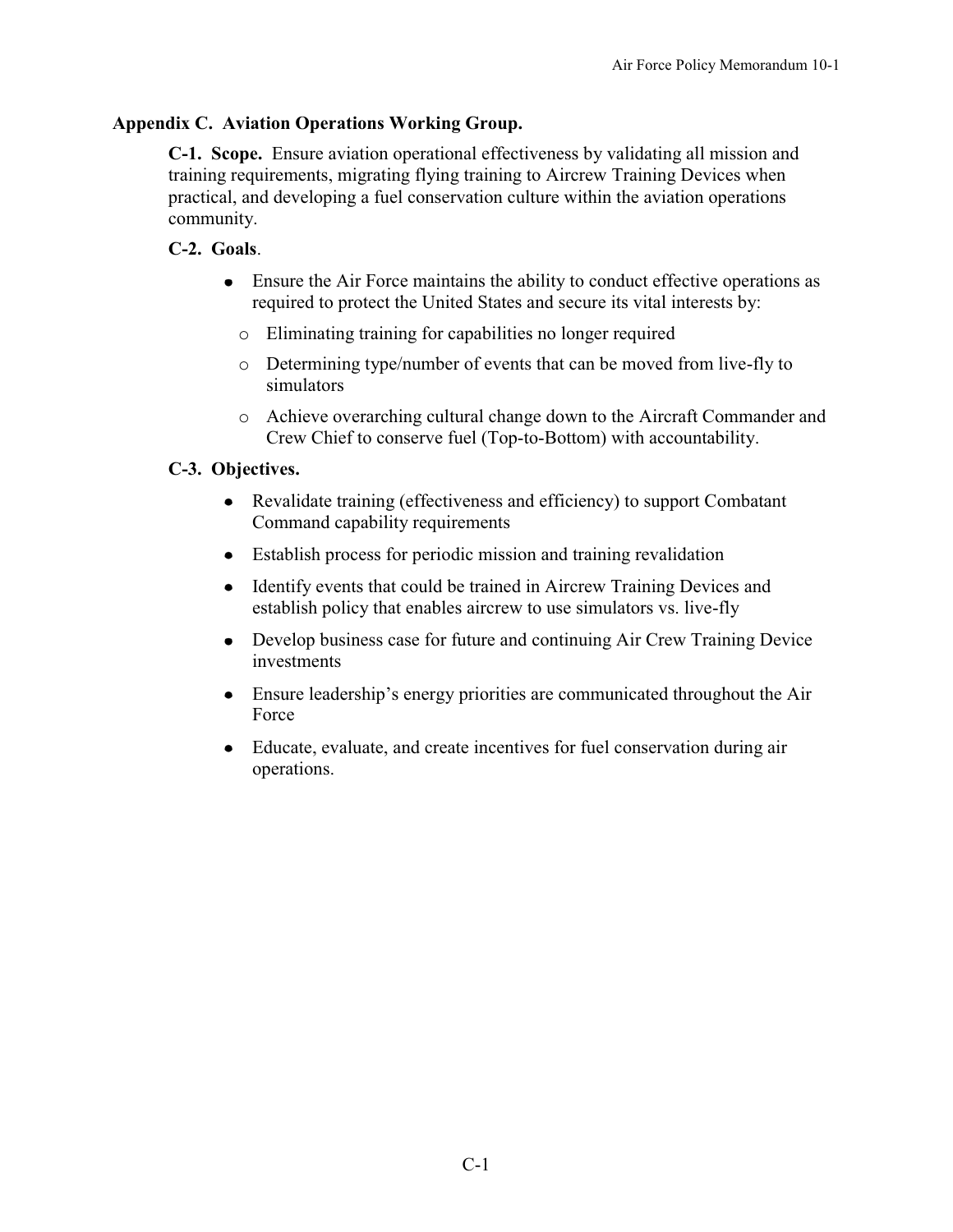#### **Appendix D. International Working Group.**

**D-1. Scope.** The International Working Group is a component of the Air Force Energy SFG. It focuses on establishing international energy dialogs with our allies and coalition partners.

#### **D-2. Goals.**

- Achieve interoperability as use of alternative fuels increases
- Gain access to global technology and best practices
- Address common energy concerns cooperatively.

#### **D-3. Objectives.**

#### **D-3.1. Short Term.**

- Work with coalition partners to certify aircraft to use JP-8 fuel containing up to 50% blend of synthetic component
- Identify cooperative opportunities in energy technologies, alternative fuels, and demand reduction practices
- Make energy a component of existing international forums
- Strengthen existing energy security relationships  $\bullet$
- Explore and understand methods to identify and inventory Green House Gas (GHG) emissions from aviation and ground operations
- Share best practices for efficient fuel usage in operations
- Utilize best practices to facilitate harmonious shift in the current energy culture
- Share information on the use of renewable energies to power air bases/air stations.

#### **D-3.2. Mid Term.**

- Expand engagement to include other countries not already certified to use JP-8 fuel containing up to 50% blend of synthetic component
- Cooperative development of fuel cell based power systems for use in military related applications
- Cooperative development of lightweight materials for use in aviation and ground equipment
- Cooperative development, evaluation, and certification of promising biofuels for determining technical suitability, environmental compliance, and sustainability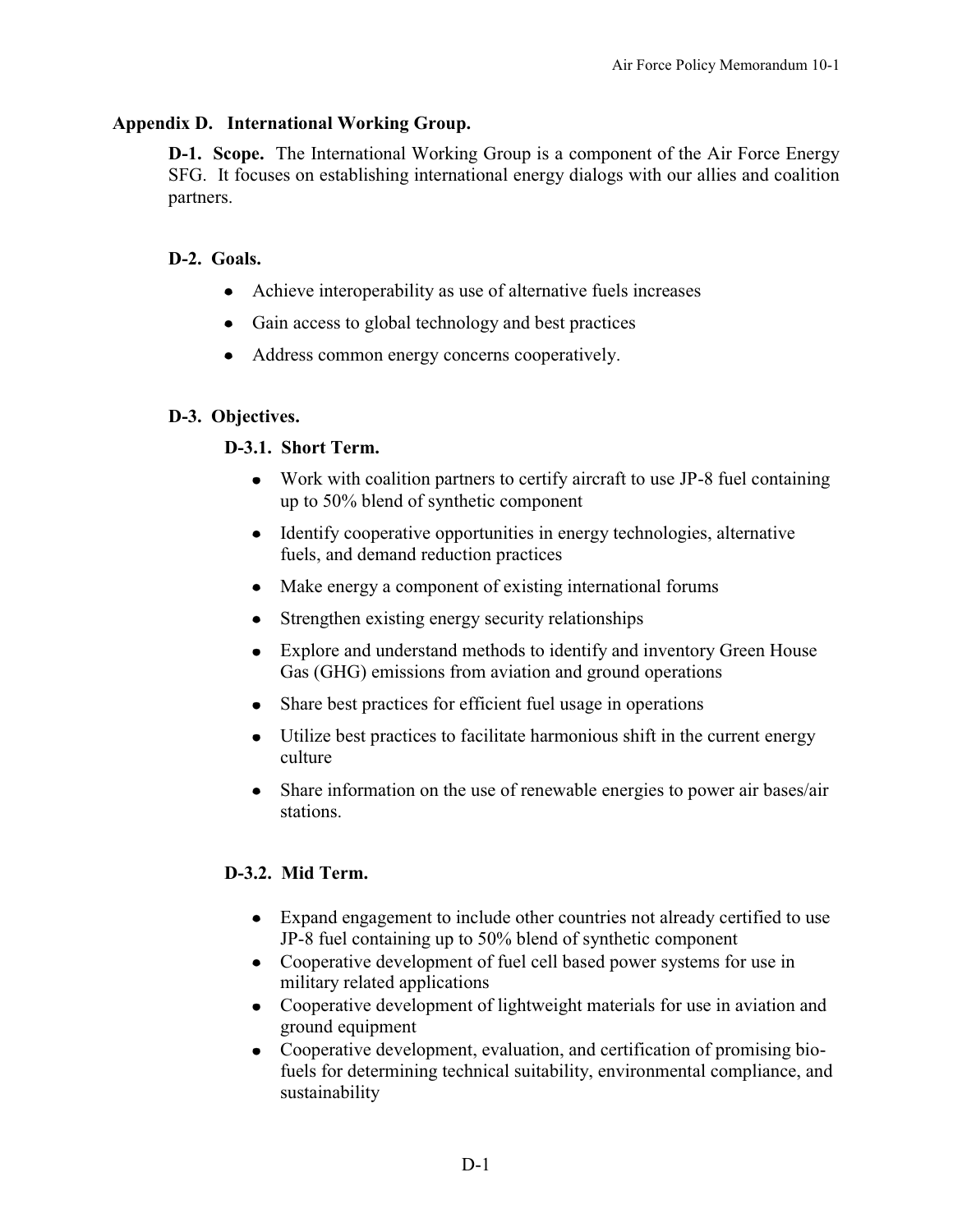- Identify, inventory, understand, and potentially reduce the lifecycle GHG emissions impact from aviation and ground operations, while continuing to perform defense missions potentially using a common set of tools and protocols
- Incorporate bilateral and multilateral Distributed Mission Operations into US-international exercises
- Engage partners in cooperative R&D for energy technologies and alternative fuels not specifically mentioned above

# **D-3.3. Long Term.**

- Solidify an interoperable framework of partner countries that use alternative fuels, focus on demand reduction, and manage greenhouse gas emissions
- Ensure continued interoperability as more alternative fuel options are introduced
- Collaborate efforts to use renewable energy power during coalition operations and exercises
- Continue fundamental research cooperation with foreign universities and governments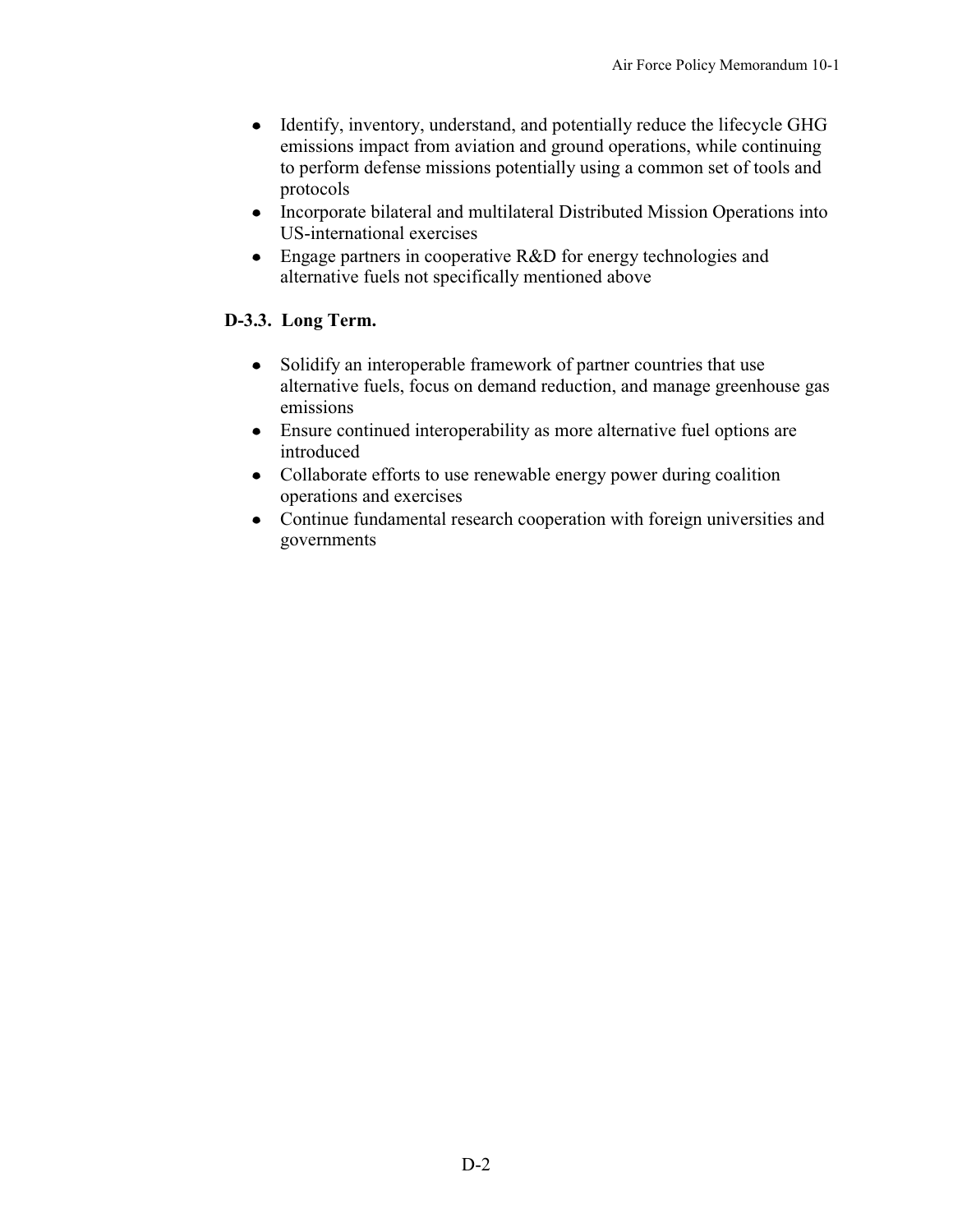# **Appendix E. Culture Change Working Group.**

 **E-1. Scope.** The Culture Change Working Group is a component of the Air Force Energy SFG. It focuses on the implementation of programs and communication messages that will promote culture change within all levels to the Air Force to make energy a consideration in all we do.

#### **E-2. Goals.**

- Provide energy leadership through the Energy Management Steer Groups
- Train all personnel in energy awareness by 2010
- Implement Academy and Air University energy curriculums by 2010
- $\bullet$  Energy awareness month  $-\text{October.}$

# **E-3. Objectives.**

- Provide energy leadership throughout the Air Force
- Provide energy awareness training to each uniform and civilian member of the Air Force
- Develop energy curriculum for Air Force Academy and schools
- Communicate Air Force energy successes and lessons learned
- Identify/develop privately financed energy sources on underutilized land.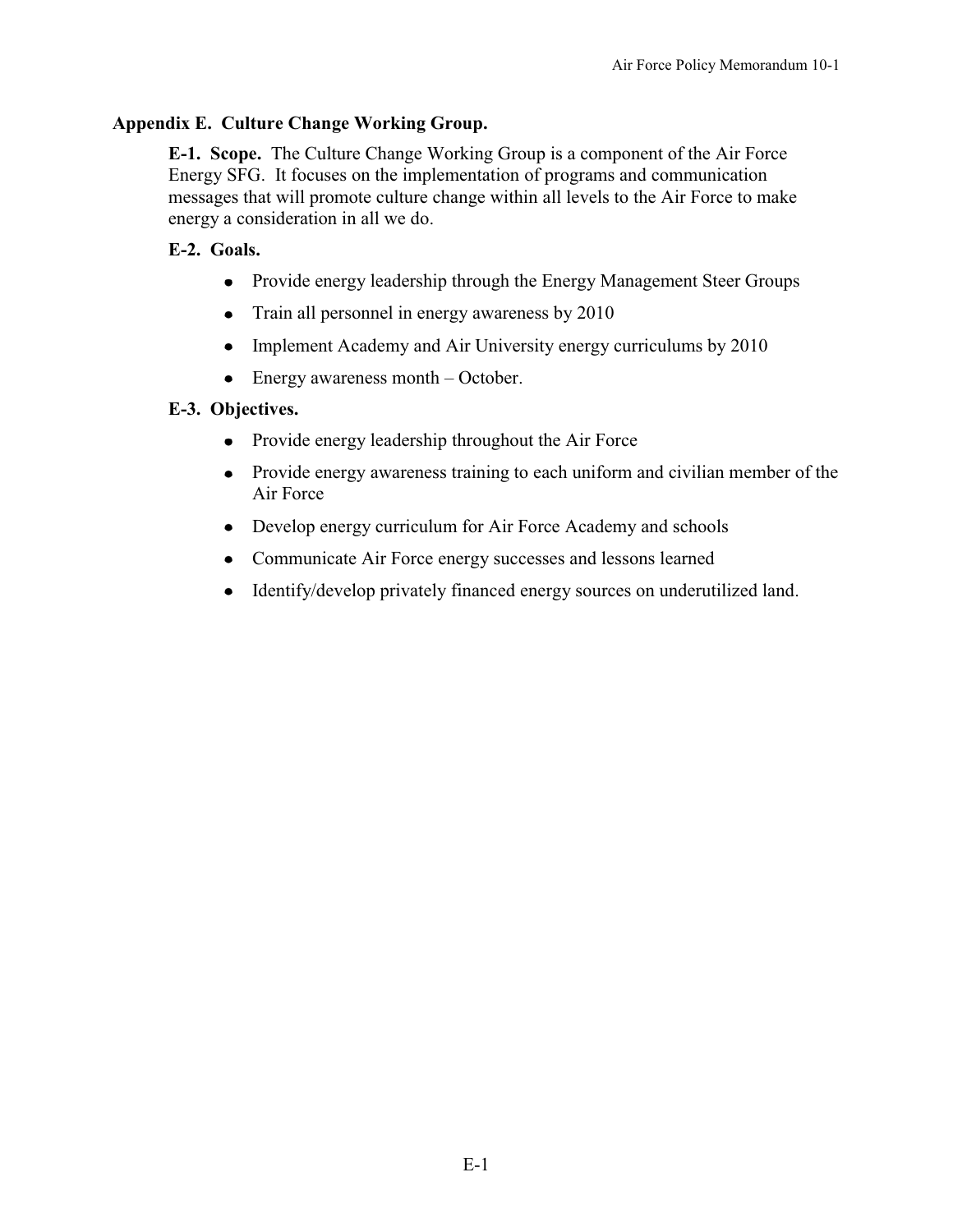#### **Appendix F. Strategic Communication Integration Advisory Working Group**.

**F-1 Scope.** The Strategic Communication Integration Work Group is an advisor to the SFG and focuses on developing energy communication themes and messages that are consistent with national, DoD, and Air Force priorities.

#### **F-2. Goal.**

Synchronize and integrate communications to increase awareness and understanding of the Air Force Energy Strategy

#### **F-3. Objectives.**

- Publish and distribute an Air Force Energy Strategy Communication Plan
- $\bullet$ Measure and track internal and external audience awareness, understanding, and support of the Air Force energy strategy through internal and external sources.
- Track and evaluate communication engagements for consistency of message.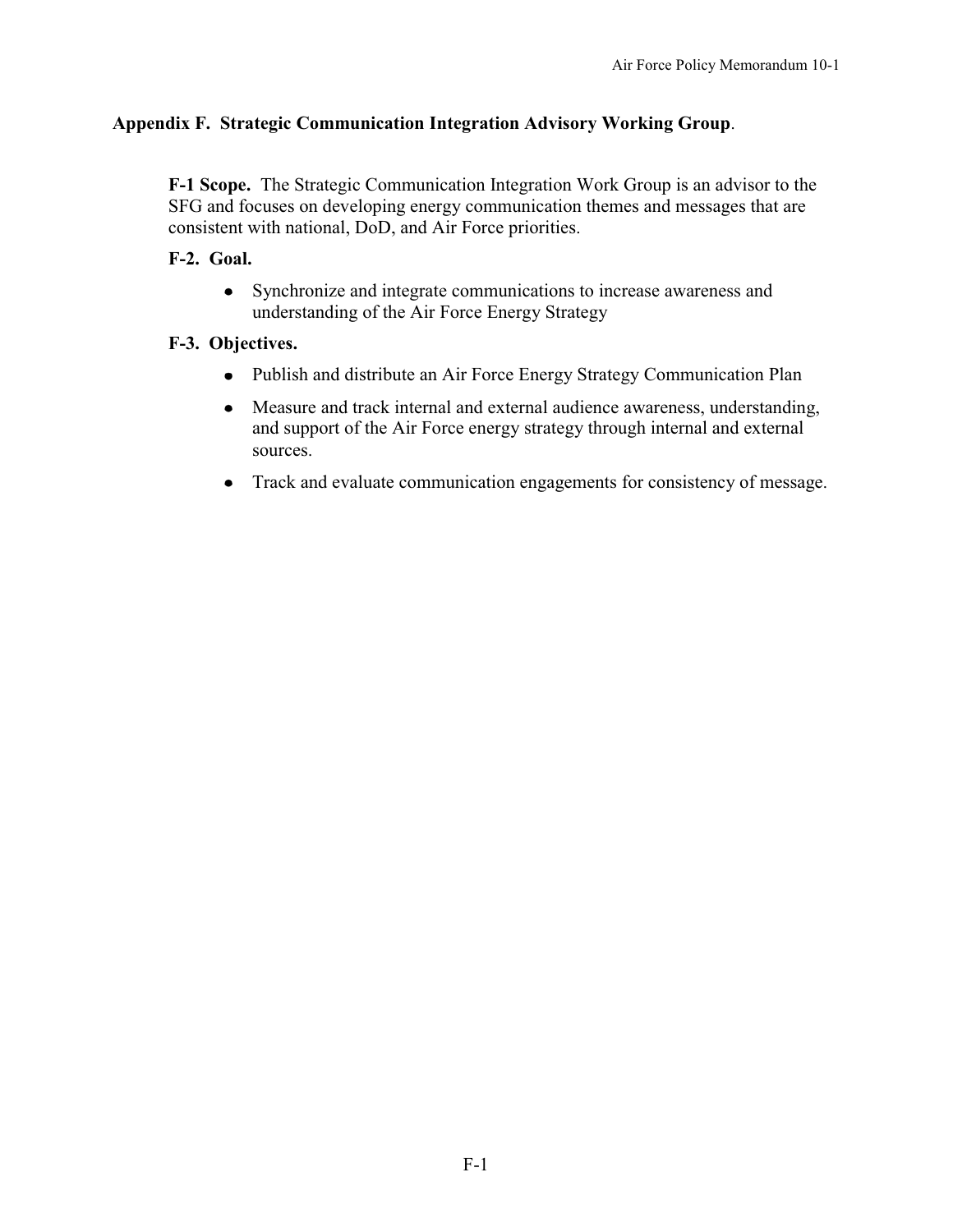#### **Appendix G. Critical Infrastructure Program (CIP) Advisory Working Group**

 **G-1. Scope.** The purpose of the Air Force CIP is to assure our ability to execute our missions and capabilities that are essential to planning, mobilizing, deploying, executing, and sustaining military operations on a global basis.

#### **G-2. Goals.**

- Identify Air Force assets and infrastructure dependencies critical to execution of our missions, capabilities, and core functions
- Assess critical assets to determine vulnerabilities and risk of loss (assessments on discrete critical assets are conducted by the Air Force CIP office [AF/A3O-AH] during an integrated Vulnerability Assessment**/**CIP Assessment with the Air Force Security Forces Center)
- Prioritize critical assets to support management of risk and to apply scarce resources
- Remediate risks through a risk management process
- Coordinate with existing programs for protection of critical assets in order to leverage existing process where possible.

#### **G-3. Objectives.**

- Publish AFI 10-24, *Critical Infrastructure Program*, which will provide guidance to Air Force MAJCOMs on the execution of their CIP programs
- Partner/assist with Assistant Secretary of Defense for Homeland Defense & Americas' Security Affairs (ASD(HD&ASA)) and Joint Staff (J34 AT/FP Division) in a Central Analytical Capability, an effort designed to characterize the infrastructure outside the installation fence-lines. This effort shall assist in determining what supporting infrastructure (energy, Petroleum Oil and Lubricants (POL), water, etc) is critical in directly supporting critical assets residing on military installations
- Field the Critical Asset Prioritization Methodology (CAPM) tool by Spring 2008. This CAPM tool will allow A3O-AH to prioritize Air Force critical assets according to six metrics. This allows leadership to utilize its limited funding to remediate the most important critical assets at highest risk of being degraded or lost
- Refine the Air Force critical asset list to capture the critical supporting infrastructure between host and tenants on installations
- Establish programmatic funding for AF CIP in FY10-15 POM  $\bullet$
- $\bullet$ Commence official critical asset risk assessments with the Air Force Security Forces Center in April 2008.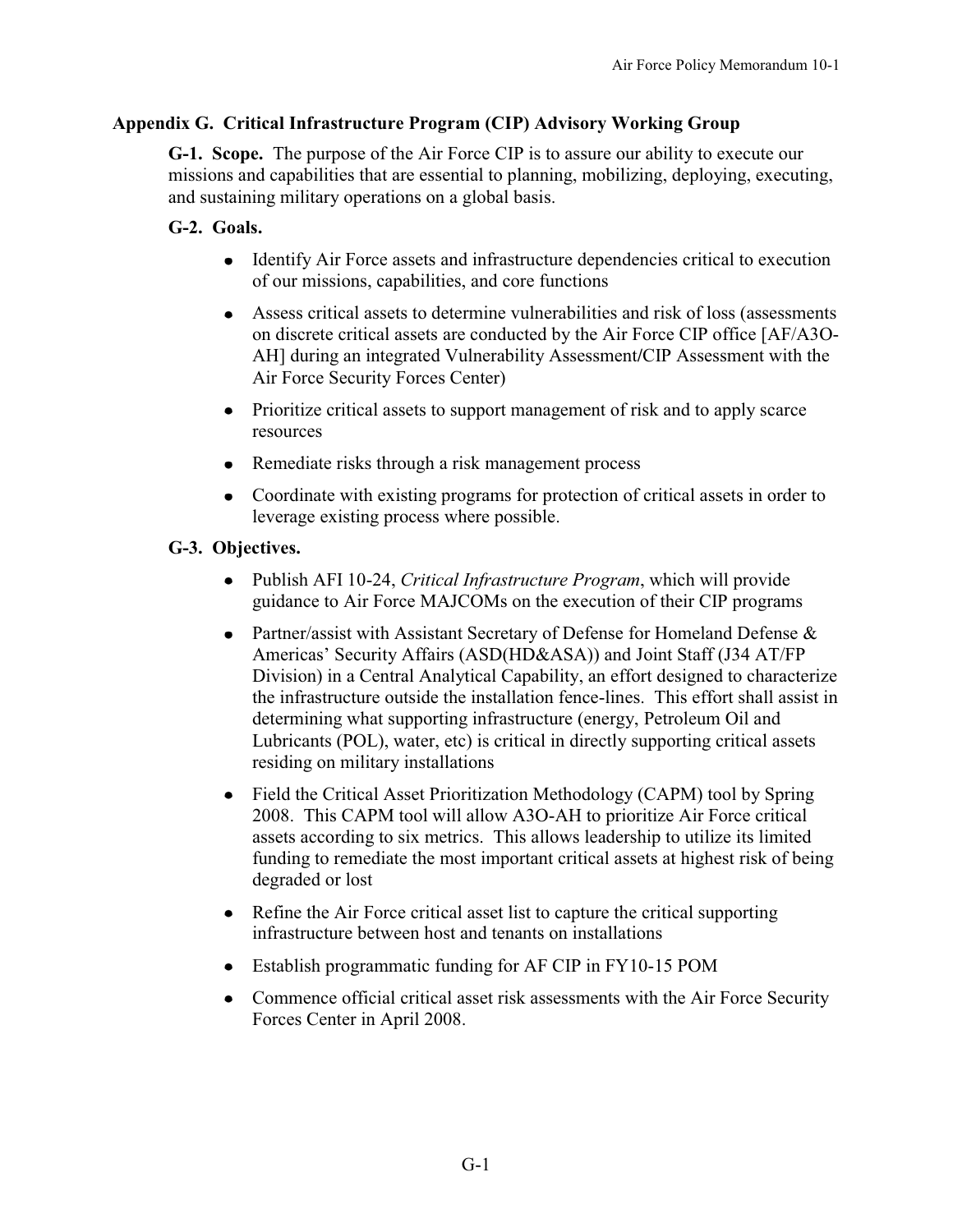• Build remediation recommendations that provide commander's options to remediate their risk of loss of their critical assets (for the critical supporting energy infrastructure, including new tactics, techniques, procedures, protection measures, implementation of redundancy capabilities, etc).